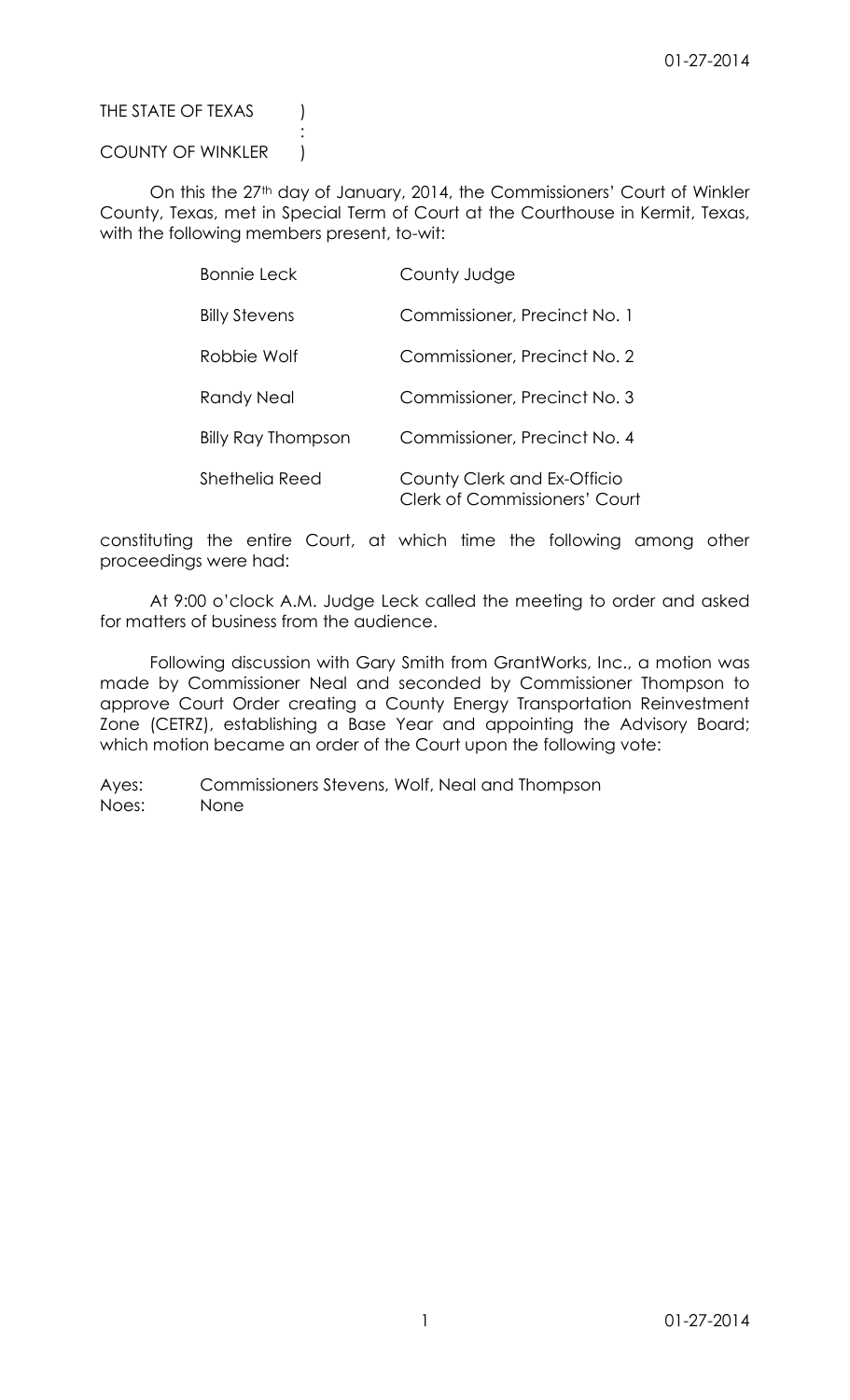# **STATE OF TEXAS**

# **COUNTY OF WINKLER**

# ORDER AUTHORIZING THE CREATION OF A COUNTY ENERGY TRANSPORTATION REINVESTMENT ZONE **KNOWN AS**

§<br>§

Ş

# WINKLER COUNTY ENERGY TRANSPORTATION REINVESTMENT ZONE NO. 1

# ESTABLISHING A BASE YEAR FOR AD VALOREM TAX VALUES, **CREATING AND STATING THE TERMS AND DUTIES OF THE** WINKLER COUNTY ENERGY TRANSPORTATION REINVESTMENT ZONE ADVISORY BOARD, AND ESTABLISHING AN AD VALOREM INCREMENT ACCOUNT

BE IT REMEMBERED, that the Commissioners' Court of Winkler County, Texas, prior to this date, has provided public notice by publication in a newspaper of general circulation in the county to be printed not less than seven (7) days prior to a public hearing, and after<br>conducting said public hearing as required by §222.1071 of the Texas Transportation Code on the 9th day of December, 2013, the Commissioners Court of Winkler County, Texas does hereby:

- 1. Make a formal determination that Winkler County is affected by oil and gas exploration and production activity including increased heavy truck traffic on county maintained roads: and
- 2. Further determine that Winkler County would benefit from the availability of funds provided by the State of Texas pursuant to the provisions of Chapter 256 of the Texas Transportation Code; and
- 3. The creation of a County Energy Transportation Reinvestment Zone would promote the public safety, facilitate the improvement, development or redevelopment of the property within the zone and enhance the County's ability to sponsor transportation projects within the county funded by said zone.

IT IS THEREFORE ORDERED, ADJUDGED AND DECREED that the Commissioners' Court of Winkler County, Texas, hereby establishes and creates a County Energy Reinvestment Zone No. 1 as authorized by Chapter 222 of the Texas Transportation Code, such Zone to be titled as Winkler County Energy Transportation Zone No. 1 and operated in compliance with said Chapter, and the Commissioners' Court further designates the contiguous territory, described in Exhibit A and depicted in Exhibit B, attached hereto and incorporated herein by this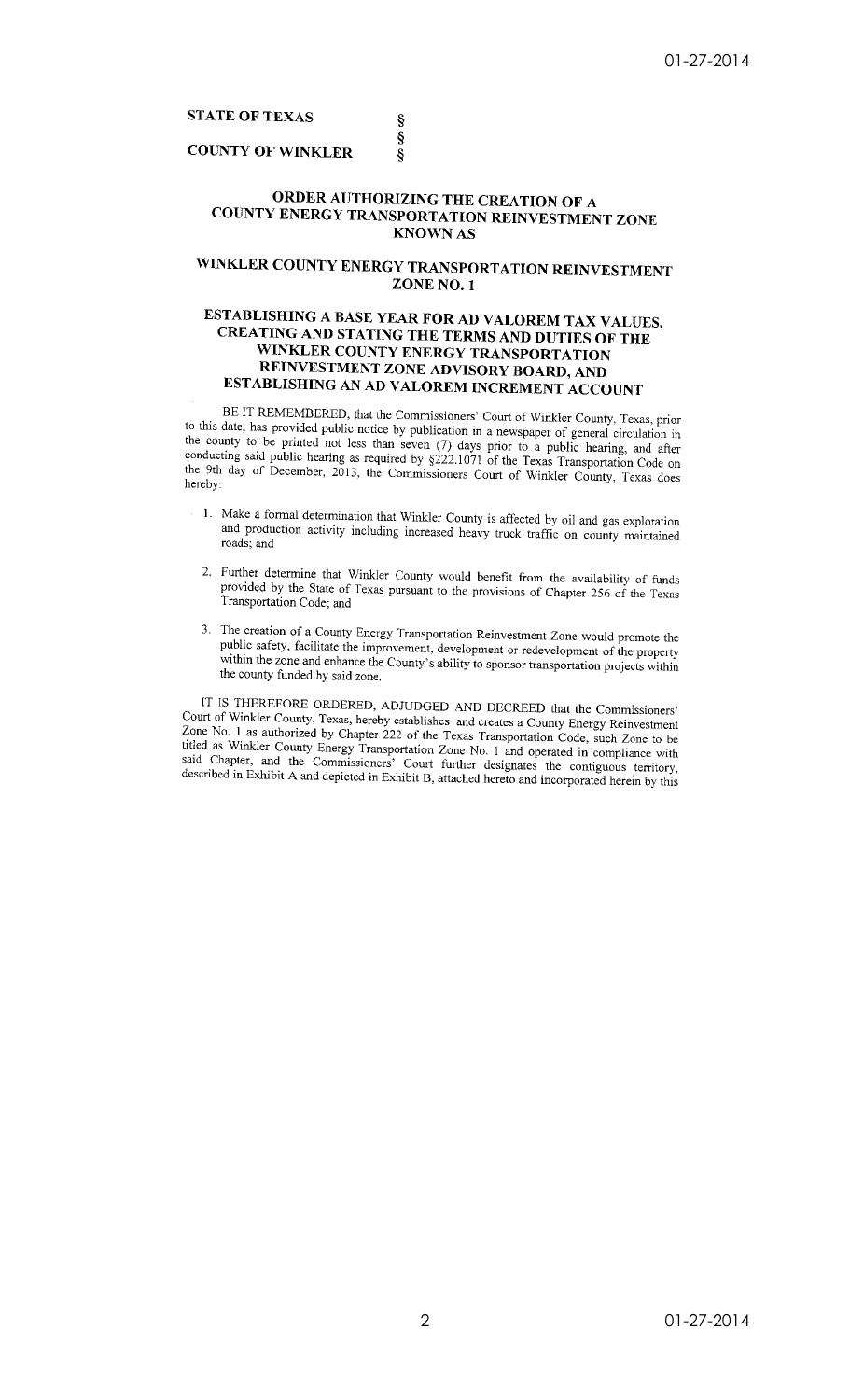reference, as the zone in which the captured appraised value of real property within the zone<br>shall be used to determine the toy increment for the state of the state of the used to determine the toy increment for the state shall be used to determine the tax increment funds to be devoted to transportation infrastructure<br>projects in accordance with Chapter 222 of the T<sub>i</sub>. projects in accordance with Chapter 222 of the Texas Transportation Code.

IT IS FURTHER ORDERED, ADJUDGED AND DECREED that the base year for purposes THIS PUNTIER URDERED, ADJUDGED AND DECREED that the base year for purposes<br>of determining the subsequent tax increment for the Winkler County Energy Transportation<br>Reinvestment Zone No. 1 shall be the year of 2014.1 in the or determining the subsequent tax increment for the Winkler County Energy Transportation<br>Reinvestment Zone No. 1 shall be the year of 2014, being the current tax year of adoption of this<br>Order, on the  $27<sup>th</sup>$  day of J Order, on the  $27<sup>th</sup>$  day of January, 2014.

In this regard, it is the FURTHER ORDER OF THIS COMMISSIONERS' COURT that an Advisory Board for the Virtual OKDER OF THIS COMMISSIONERS' COURT that an<br>hereby created whose members cluttly Energy Transportation Reinvestment Zone No. 1 is recept board for the whikier County Energy Transportation Reinvestment Zone No. 1 is<br>hereby created whose members shall serve for two (2) year terms and whose successors may be<br>annointed by the Commissioners Court prointed by the Commissioners Court as their terms expire or as vacancies may be<br>appointed by the Commissioners Court as their terms expire or as vacancies may occur from<br>time to time. The Advisory Board for the Winkley C Figure to time to time. The Advisory Board for the Winkler County Energy Transportation Reinvestment<br>Zone No. 1 shall not be entitled to receive someony of the Winkler County Energy Transportation Reinvestment Zone No. 1 shall not be entitled to receive compensation for service on the board nor entitled to<br>reimbursement for expenses incurred in postmular compensation for service on the board nor entitled to influence in the contract to receive compensation for service on the board nor entitled to<br>reimbursement for expenses incurred in performing services as a member of the Advisory Board.<br>The Advisory Board shall perform and The Advisory Board shall perform such tasks or functions as provided by law and as the<br>Commissioners' Court may from time to time require of the Advisory Board. Commissioners' Court may from time to time require of the Advisory Board. The Advisory<br>Commissioners' Court may from time to time require of the Advisory Board. The Advisory Commissioners Court may from time to time require of the Advisory Board. The Advisory<br>Board shall provide comment to the Commissioners' Court regarding the establishment or<br>development of plans and expenditure of finds fro development of plans and expenditure of funds from the Tax Increment Account established to<br>henefit Transportation Infrastructure of funds from the Tax Increment Account established to benefit Transportation Infrastructure Projects within the curry funded by the zone created by<br>this Order. Such recommendations of Please within the county funded by the zone created by this Order. Such recommendations shall be duly considered by the Commissioners Court but are<br>not binding upon the Commissioners Court not binding upon the Commissioners Court.

Members of the Advisory Board are:

 $\mathbf{r}$  and  $\mathbf{r}$  and  $\mathbf{r}$ 

| David McDaniel | Oil & Gas Company Member 1 |
|----------------|----------------------------|
| Alex Weid      | Oil & Gas Company Member 2 |
| Martin Garcia  | Oil & Gas Company Member 3 |
| J. J. Hefner   | Public Member 1            |
| Robert Scogin  | Public Member 2            |
|                |                            |

IT IS FURTHER ORDERED, ADJUDGED AND DECREED that the Winkler County Treasurer shall establish a suitable interest begins account, to be known as the Winkler County<br>Energy Transportation Reinvestment Zone M<sub>a</sub>, 1 T<sub>u</sub>, 1 T<sub>u</sub>, 1 T<sub>u</sub>, 1 T<sub>u</sub>, 1 T<sub>u</sub>, 1 T<sub>u</sub>, 1 T<sub>u</sub>, 1 T<sub>u</sub>, 1 T<sub>u</sub>, 1 T<sub>u</sub>, Energy Transportation Reinvestment Zone No. 1 Tax Increment Account, and that such funds as<br>may be accrued mixeums to the provisions of  $\Omega$ . Tax Increment Account, and that such funds as be accrued, pursuant to the provisions of §222.1701, Texas Transportation Code, shall be<br>deposited annually into said accrued accrued accrued and the count to the count of \$222.1701, Texas Transportation Code, shall be deposited annually into said account together with such other and sundry funds as may be allocated to the said tax increment equation that the Cause of the said tax allocated to the said tax increment account together with such other and sundry funds as may be<br>allocated to the said tax increment account by the Commissioners' Court of Winkler County, Texas. Such funds may only be expended in compliance with Section 222.1071 (i) and (j), of the<br>Texas Transportation Code and only be expected in compliance with Section 222.1071 (i) and (j), of the Texas Transportation Code and only by separate Order of the Commissioners' Court.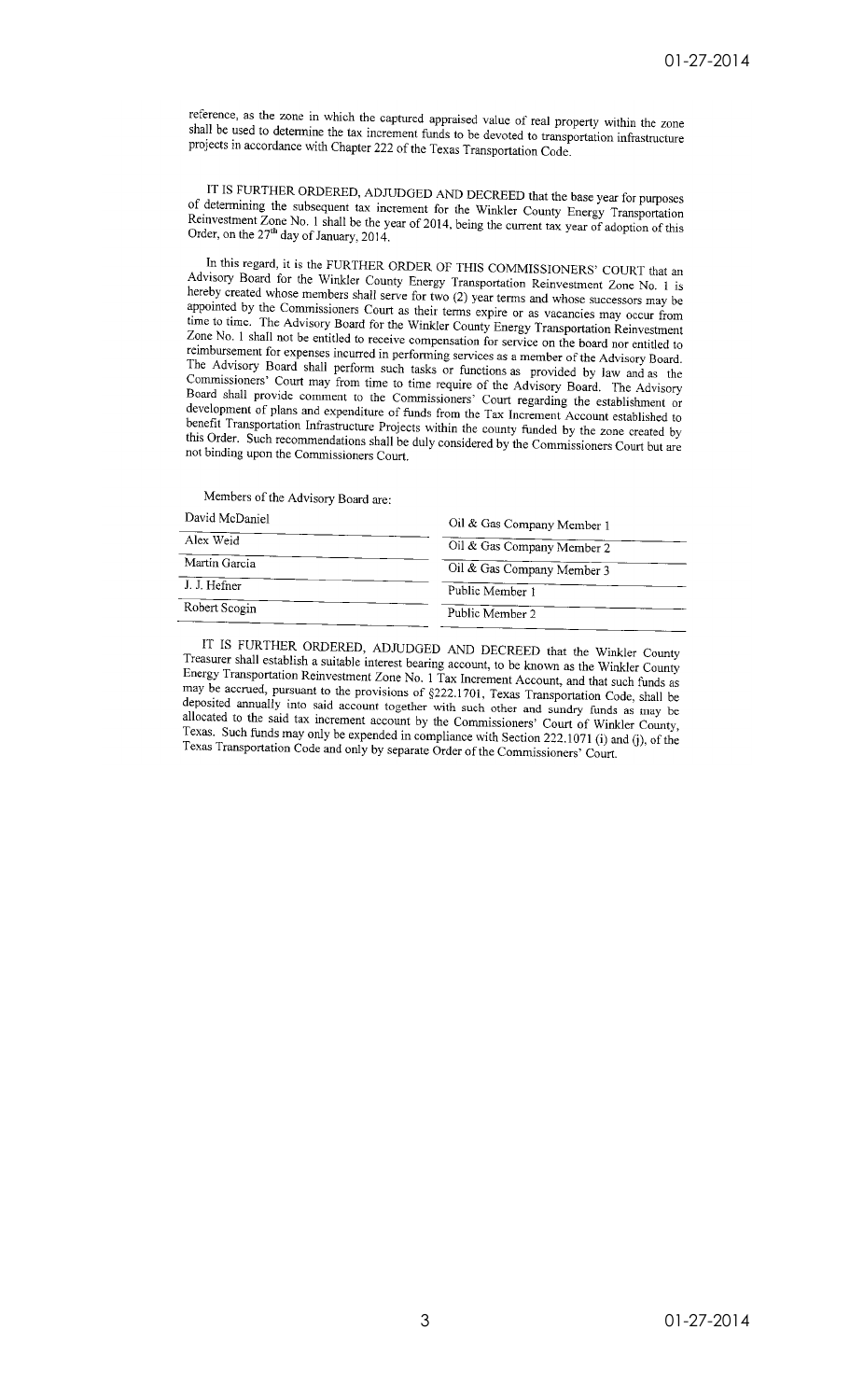The Winkler County Energy Transportation Reinvestment Zone No. 1 shall take effect immediately on adoption of this order, shall remain in full force and effect for the initial term of ten (10) years from the date of formation, and shall terminate on December 31 of the tenth  $(10^{th})$ year after designation of the zone unless terminated earlier or extended for a period not to exceed five (5) years by an act of the County Commissioners' Court in conformity with law.

Read and adopted this 27<sup>th</sup> day of January, 2014 by a vote of  $\frac{5}{2}$  ayes and  $\frac{3}{2}$  nays.

Bonnie Leck

Winkler County Judge

Billy Stevens recinct 1

Randy N

Commissioner, Precinct 3

TEST,  $\subset$ ç Shethelia Reed.

Winkler County Clerk

Robbie ⊁oโf

Commissioner, Precinct 2

Billy Ray Thompson

Commissioner, Precinct 4

EXHIBIT A Description of Zone Boundaries

The property included within the proposed Zone comprises an area located entirely within the County and encompasses approximately 1,283 acres. The Zone is more accurately described as Original Texas Land Survey PSL, Block B5, Section 41, Abstract 1570; and Original Texas Land Survey PSL, Block B5, Section 34, Abstract 1567; and the entire rights-of-way of County Roads 201 and 202 adjacent to the aforementioned properties.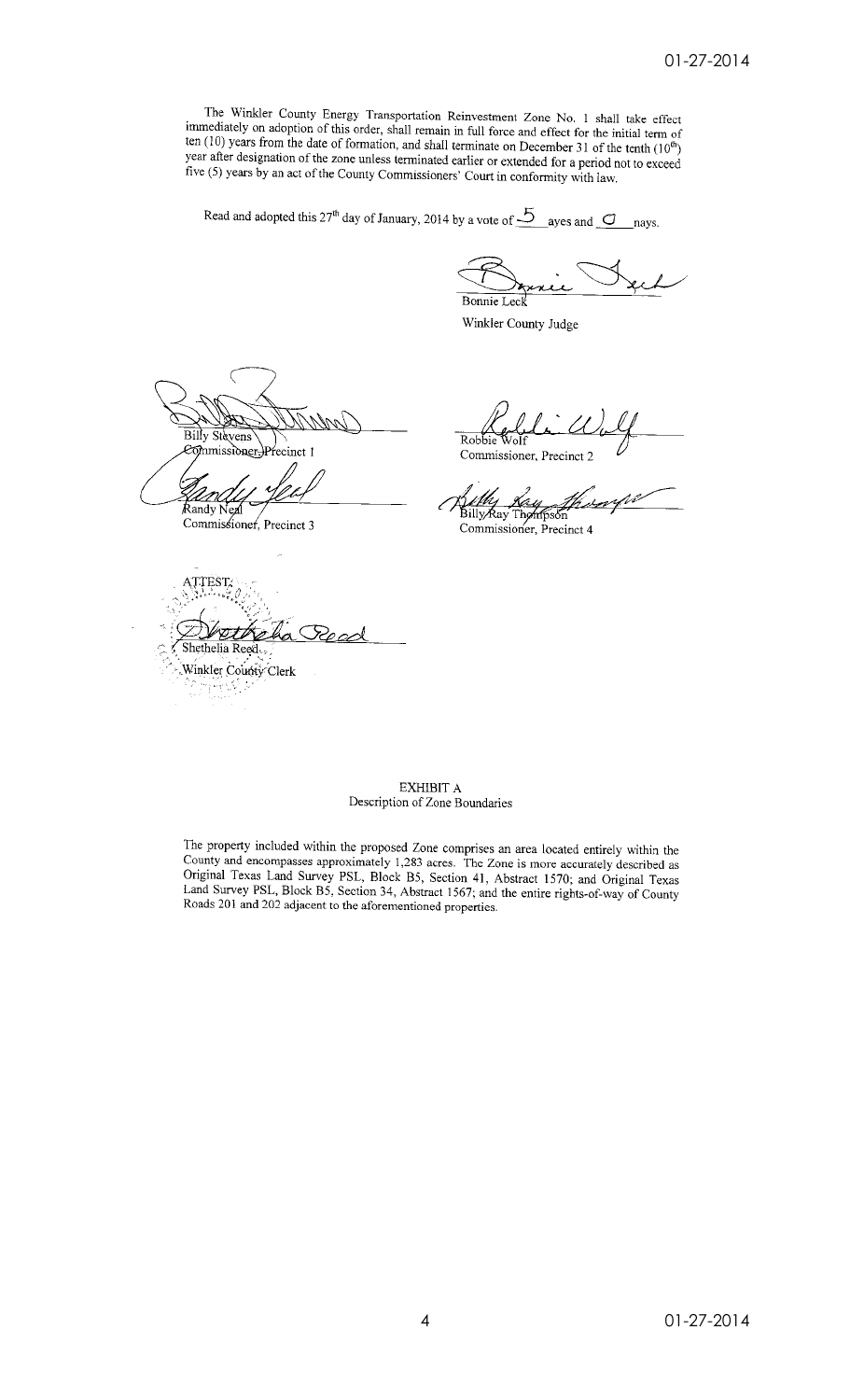



Following discussion, a motion was made by Commissioner Neal and seconded by Commissioner Stevens to approve the Transportation Infrastructure Fund (TIF) road improvement priority plan, including estimated costs for each road to be submitted in the Application and authorizing the County to submit the application to the Texas Department of Transportation (TxDOT); which motion became an order of the Court upon the following vote: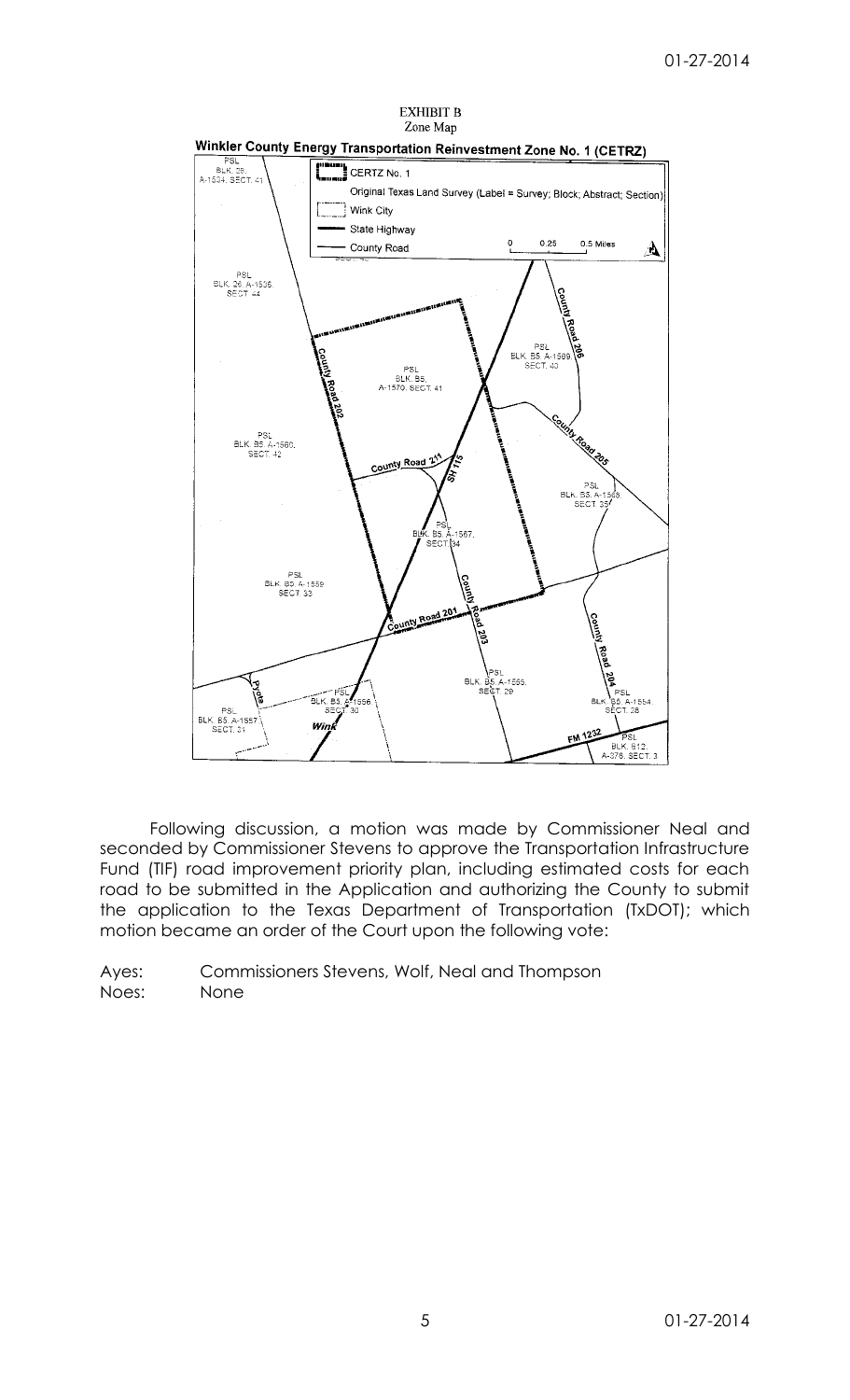# 01-27-2014

| 8                | 6       | ä       | ₹        | ま       | la,                      | Ħ,                    | ø                 | $\frac{1}{2}$                 | $\sharp$                  | $\vec{a}$            | 40                                           | œ                      | N                        | ø                       | $\cdot$                   | Á                               | u                           | Ņ                             |                           |                                         |                                                                        |                                                             | Examples. | Priority<br>Project<br>lumbe                          |                         |                                                                                                                                                                                                                                                                                                                                                                          |
|------------------|---------|---------|----------|---------|--------------------------|-----------------------|-------------------|-------------------------------|---------------------------|----------------------|----------------------------------------------|------------------------|--------------------------|-------------------------|---------------------------|---------------------------------|-----------------------------|-------------------------------|---------------------------|-----------------------------------------|------------------------------------------------------------------------|-------------------------------------------------------------|-----------|-------------------------------------------------------|-------------------------|--------------------------------------------------------------------------------------------------------------------------------------------------------------------------------------------------------------------------------------------------------------------------------------------------------------------------------------------------------------------------|
|                  |         |         |          |         |                          |                       | CR 404            | CR 405                        | CR 209                    | CR 208               | CR 133                                       |                        | <u>tekaaz</u><br>Lekipoi | $\frac{1}{2}$ CR 203    | $CR$ 206                  | CR 202                          | CR 306                      | CR 409                        | ICR 211                   | Your County's Prioritized Project List: | EX#2 CR 1041                                                           | EX#1 CR 2                                                   |           | <b>Designation</b><br>Name or<br>Roadway              |                         | Countywide<br>Yes or No<br> 종                                                                                                                                                                                                                                                                                                                                            |
|                  |         |         |          |         |                          |                       | Hwy 18 East       | CR 401 to CR 402              | <b>Entire Road</b>        | <b>Entire Road</b>   | excluding SH 18 ROW<br>From CR 304 to CR 107 | From 104 to State Line | <b>Entire Road</b>       | <b>Enlire Road</b>      | <b>Entire Road</b>        | <b>Entire Road</b>              | From Curve - West 1<br>a in | 28<br>Between Cattle Guards 1 | CR 202 to CR 203          |                                         | From SH 37 to CR 1051                                                  | From Main Street to 2<br>miles East of Driller Drive repair |           | Project Limits                                        | PROJECT INFORMATION     |                                                                                                                                                                                                                                                                                                                                                                          |
|                  |         |         |          |         |                          | 4.8 Miles - Seal Coat |                   | 1.058 Miles - Paving 2-course | 3.345 Miles Seal Coat     | 2.2 Miles Seal Coat  | 4.42 Miles Seat Coat                         | 10 Miles Seal Coat     | 2.93 Miles Seal Coat     | 2 Miles Paving 2 course | 1.3 Miles Paving 2 Course | 3.852 Miles - Seal Coat         | 1 Mile 2-course Paving      | 1.8 miles 2 course paving     | 7 Miles - 2 Course Paving |                                         | county road due to heavy<br><b>Tuck use</b><br>Add gravel and re-grade | 2* Overlay and spot base                                    |           | Scope / Type of Work                                  |                         | $\overline{\text{Tx}007}$ to each county, and can also be found at http://flp.dot.state.tx.us/pub/txdot-info/energy/edc-2014.pdf<br>NOTE: A list of FY 2014 Economically Disadvantaged Counties was provided for in the notice of the request for applications sent by<br>County is an "economically disadvantaged county" as determined by Transportation Code 222.053. |
|                  |         |         |          |         |                          | 2-lane Rural          | 2-lane Rural      | 2-lane Rural                  |                           | 2-lane Rural         | 2-lane Rural                                 | 2-lane Rural           | 2-lane Rural             | 2-lane Rural            | 2-lane Rural              | 2-lane Rural                    | 2-lane Rural                | 2-lane Rural                  | 2-lane Rural              |                                         | 2-lane Rural                                                           | 2-lane Rural                                                |           | Type of Facility                                      |                         |                                                                                                                                                                                                                                                                                                                                                                          |
|                  |         |         |          |         |                          | Asphalt               | Caliche           | Asphalt                       |                           | Asphalt              | Asphalt                                      | Asphalt                | Asphalt                  | Caliche                 | Caliche                   | Asphait                         | Caliche                     | Caliche                       | Caliche                   |                                         | Un-surfaced                                                            | Asphalt                                                     |           | Surface<br>Existing                                   | EXISTING ROADWAY        |                                                                                                                                                                                                                                                                                                                                                                          |
|                  |         |         |          |         |                          | <b>County Forces</b>  | County Forces     | County Forces                 |                           | <b>County Forces</b> | County Farces                                | County Farces          | County Forces            | County Forces           | County Farces             | <b>County Forces</b>            | County Forces               | County Forces                 | County Forces             |                                         | County Forces                                                          | Competitive<br>Bid                                          |           | Competitive Bid<br>ar Caunty<br>Forces?               |                         |                                                                                                                                                                                                                                                                                                                                                                          |
|                  |         |         |          |         |                          | 102/9                 | 102/9             | 102/9                         |                           | 102/9                | 6/2014                                       | 47014                  | +102/9                   | 6/2014                  | 102/9                     | 6/2014                          | 6/2014                      | 9/2014                        | 4102/9                    |                                         | 05/2014                                                                | 09/2014                                                     |           | Date (Mo./Yr.)<br>Construction<br>Proposed<br>Begin   | IMPLEMENTATION SCHEDULE |                                                                                                                                                                                                                                                                                                                                                                          |
|                  |         |         |          |         |                          | 9102/9                | 9102/9            | 8/2018                        | 9102/9                    |                      | 9102/9                                       | 9102/9                 | 8102/9                   | 910279                  | 9102/9                    | 9102/9                          | 9102/9                      | 9102/9                        | 8/2016                    |                                         | 11/02/10                                                               | 5102/90                                                     |           | <b>Proposed End</b><br>Date (Mo./Yr.)<br>Construction |                         |                                                                                                                                                                                                                                                                                                                                                                          |
| ŧ۵<br>⇔          | ₩       | ł۵      | ta.      | ç,      | €A                       | €Ą<br>12.000          | €A<br>6,348       | €A<br>8,363                   | ۰                         | <b>OOSS</b>          | ₩<br>11,050                                  | ø<br>25,000            | G)<br>7,325              | e۹<br>7.800             | ÷,<br>008'1               | s,<br>0.630                     | ₩<br>000'9                  | ₩<br>10,800                   | ø<br>4,200                |                                         | ₩<br>ï                                                                 | 69<br>000'05                                                |           | Engineering                                           |                         |                                                                                                                                                                                                                                                                                                                                                                          |
| t.<br>ŧ٩         | e,      | مە      | ç,       | e,      | ÷<br>$\bar{\phantom{a}}$ | ₩                     | 49<br>ł,          | t.                            | ÷                         |                      | ø                                            | ÷                      | 69<br>i,                 | e<br>ï                  | ç,                        | ø                               | €Ą                          | €Ą                            | en.                       |                                         | 69                                                                     | ÷,<br>20,000                                                |           | ROW/Utilities                                         | Щ\$Е                    |                                                                                                                                                                                                                                                                                                                                                                          |
| ta,<br><b>GA</b> |         |         |          |         |                          | 240,000               | 126,960           | 167,250                       | 110,000                   |                      | tA<br>221,000                                | 000'009                | 146,500                  | 156,000                 | t4<br>156,000             | 192.600                         | 120,000                     | ta.<br>216,000                | Ø<br>000'P9               |                                         | 250,000                                                                | \$1,680,000                                                 |           | Construction                                          | NTE.                    | <b>TxDOT District:</b>                                                                                                                                                                                                                                                                                                                                                   |
| ÷                | 4<br>ŧĄ | ₩<br>49 | 69       | ٠       | ta                       | e,<br>252,000         | e<br>133,308      | 69<br>175,613                 | ø<br>115,500              |                      | ø<br>232,050                                 | ₩<br>\$25,000          | t,<br>153,825            | Ģ<br>163,800            | ç,<br>163,800             | 40<br>202,230                   | 4<br>126,000                | ÷,<br>226,800                 | U)<br>88,200              |                                         | $\overline{ }$<br>250,000                                              | \$ 1750.000                                                 |           | Total Project<br>Estimated<br>Sost                    |                         | pdessa                                                                                                                                                                                                                                                                                                                                                                   |
| th.<br>l۳        | ø       | ø       | 69<br>t, | ø<br>ç, | ŧ,<br>t.                 | 49<br>201,600<br>ø    | m<br>106,646<br>5 | 69<br>140,490<br>ø            | $\bullet$<br>82,400<br>., |                      | ÷<br>185,640<br>64                           | 47<br>420,000<br>en.   | ₩<br>123,060<br>5        | H<br>131,040<br>.,      | ÷<br>131,DAD<br>ē.        | $\overline{r}$<br>161,784<br>44 | 49<br>008,001               | ø<br>181,440                  | e,<br>09502<br>5          |                                         | $\overline{ }$<br>200,000                                              | \$ 1,400,000                                                |           | State Share                                           | <b>FUNDING</b>          |                                                                                                                                                                                                                                                                                                                                                                          |
|                  |         |         |          |         |                          | <b>30.400</b>         | 26,662            |                               | $rac{38}{25}$             |                      | 46,410                                       | 105,000                | 30,765                   | 32,760                  | 32,760                    | <b>40,446</b>                   | 44<br>25,200                | 47<br>45,360                  | 17,640                    |                                         | ÷<br>00003                                                             | t.<br>350,000                                               |           | County Share                                          |                         |                                                                                                                                                                                                                                                                                                                                                                          |

Following discussion, a motion was made by Commissioner Neal and seconded by Commissioner Thompson to approve an Amended Annual County Commissioners' Road Report; which motion became an order of the Court upon the following vote: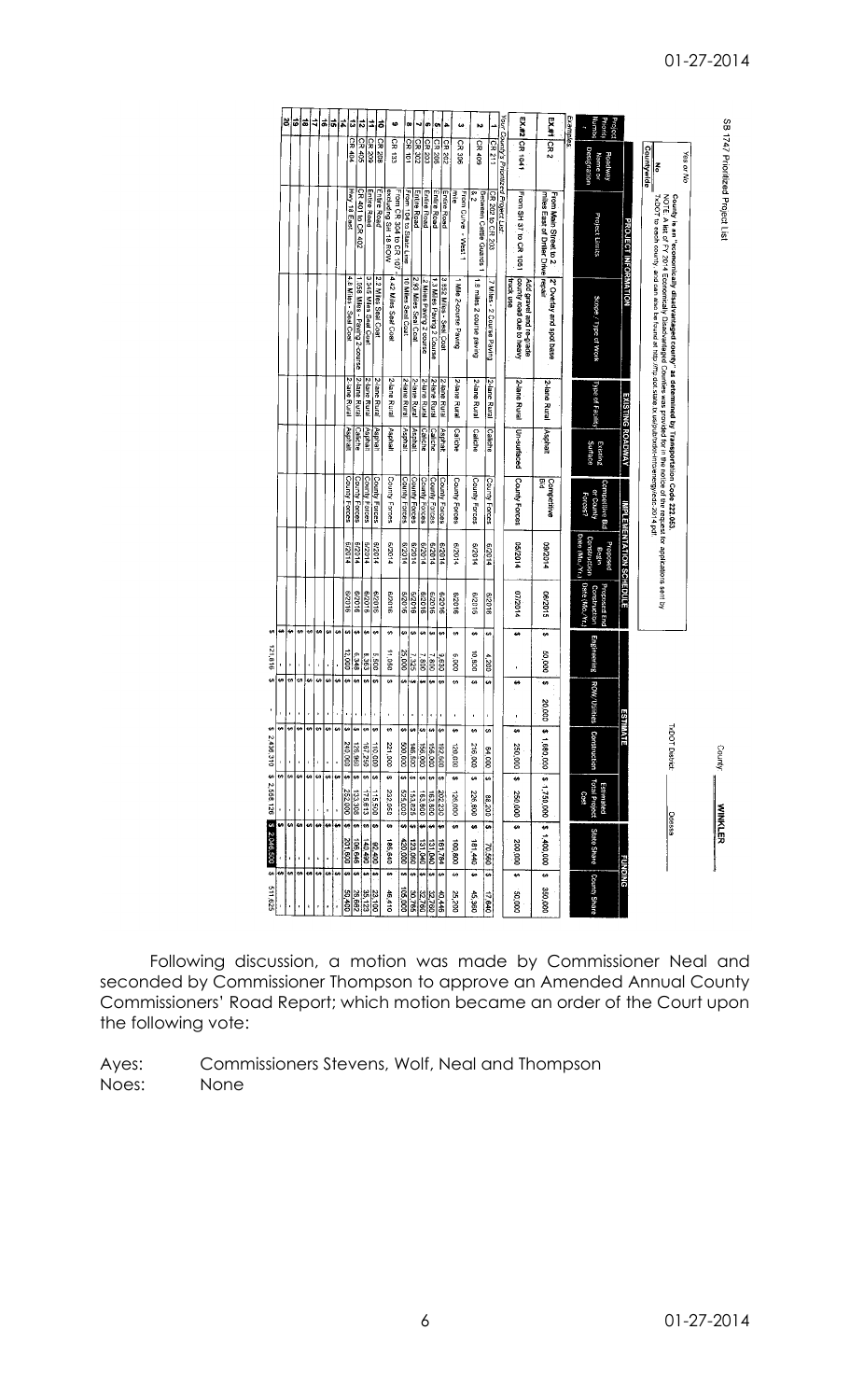|  | <b>COUNTY OF WINKLER</b> |  |
|--|--------------------------|--|
|  |                          |  |

PRECINCT NO. 1

# ANNUAL ROAD REPORT

- 1. Condition of each road, culvert, and bridge in the precinct and the primary cause of any road, culvert or bridge degradation. See Attached Forms.
- 2. Amount of money necessary for maintenance of the precinct roads during the next fiscal year:  $\frac{$379,133.62}{2}$
- 3. Number of traffic control devices in the precinct defaced or torn down:  $15$

Ś

- 4. Any new road that should be opened in the precinct:  $\frac{N_O}{N_O}$
- 5. Any bridges, culverts, or other improvements necessary to place the precinct roads<br>in good condition, and the probable cost of the improvements:  $\frac{\$N/A}$

Submitted by the undersigned on this  $\frac{33^{r}}{s}$  day of  $\sqrt{a_{r} \mu \alpha r}$ , 20<sup>14</sup>.

Commissioner Billy Stevens  $\frac{1}{\sqrt{1-\frac{1}{2}}}$ Signature:

Subscribed and sworn to, before me, the undersigned authority, this  $23\frac{r}{4}$  day of  $\frac{14}{11}$ <u>January</u>

Notary Public



Printed Name: Vida M. Simpson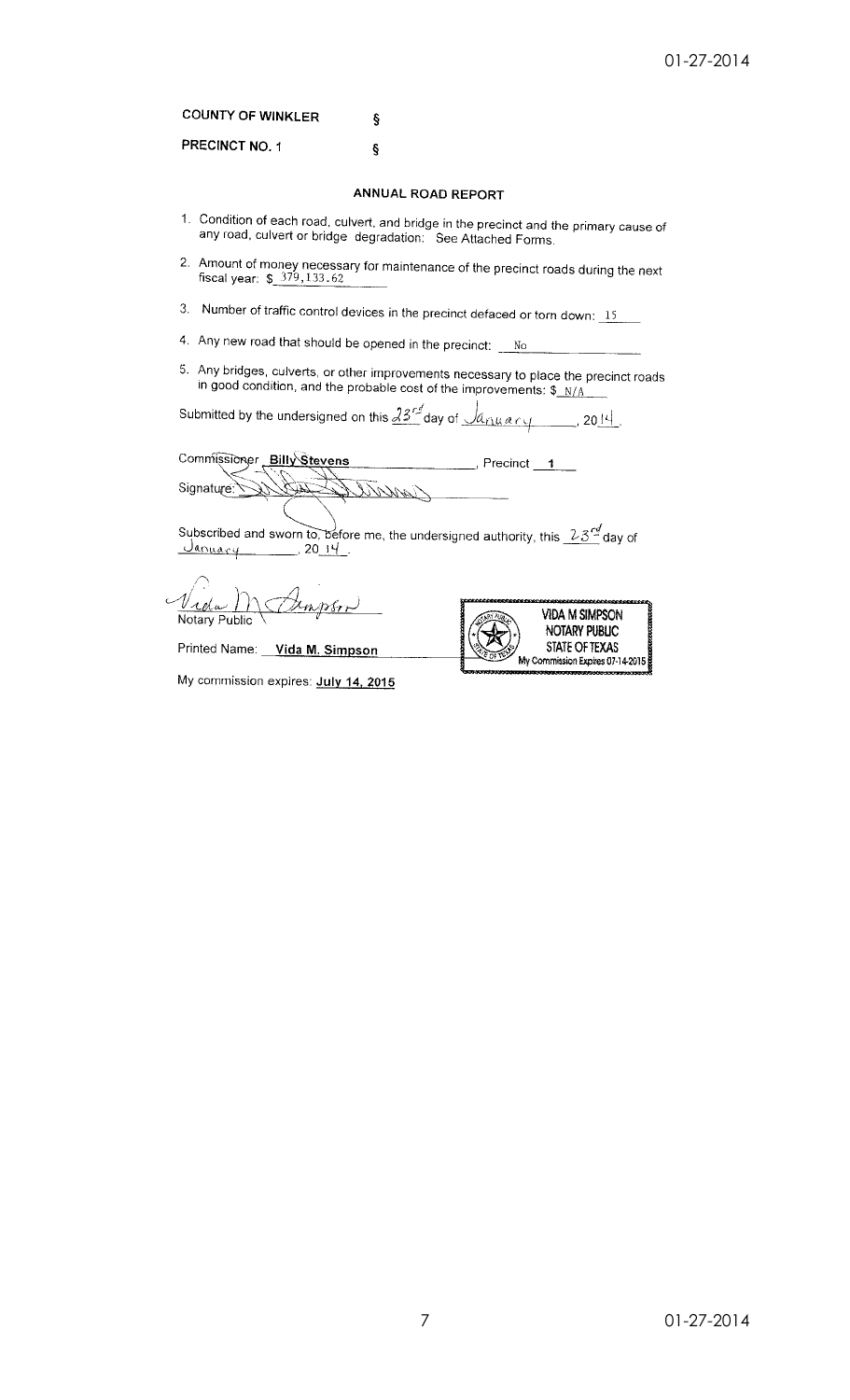|                      |              | <b>CONTINUES COMMITTED SONT ACTS CONTINUES IN A SONGERY.</b>               |                         |                                 |                |
|----------------------|--------------|----------------------------------------------------------------------------|-------------------------|---------------------------------|----------------|
| List of County Roads | Road         | <b>Cause of Degradation</b>                                                | Culvert                 | <b>Bridges</b>                  | Length of      |
| by Name and/or       | Condition    |                                                                            | Condition               | Condition                       | Road in 10th   |
| Number               | (Good, Fair, |                                                                            |                         | (Good, Fair, CGood, Fair,       | Miles          |
|                      | Poor)        |                                                                            | Poor                    | Poor                            |                |
| Campbell             | Poor         | Normal traffic - degradation due to age of road                            | УW                      | N/A                             | Ο.<br>Ω        |
| Catclaw              | Poor         | Normal traffic - degradation due to age of road                            | $\overline{\mathsf{x}}$ | $\overline{\tilde{\mathsf{z}}}$ | 0.1            |
|                      |              | Much shoulder degradation. Several areas of ruts and numerous              |                         |                                 |                |
|                      |              | potholes throughout the 13 miles. Heavy oil tanker and frac truck traffic. |                         |                                 |                |
|                      |              | Needs several signs (2 cattle crossing; stop ahead) Cracks down middle of  |                         |                                 |                |
| County Road 101      | Poor         | pavement. Pavement coming apart.                                           | λA                      | ŠΔ                              | 14.0           |
| County Road 102      | poop         | Paved, good shape-little to no traffic. Golf course road                   | ÑА                      | M/A                             | Ë              |
|                      |              | Caliche road. Numberous washboard areas and ruts from heavy truck          |                         |                                 |                |
|                      |              | erosion. Caliche is thin from traffic blading. Sign needed: stop ahead,    |                         |                                 |                |
| County Road 103      | <b>Poor</b>  | cattle crossing, CR 103.                                                   | NA                      | ΜA                              | $\frac{8}{1}$  |
|                      |              | .4 miles paved. Fair condition, slight shoulder damage. 1.8 miles caliche  |                         |                                 |                |
| County Road 104      | Fair         | Washboard ruts and thin caliche due to blading. Signs okay                 | ξ                       | NA                              | 2.2            |
|                      |              | Caliche -moderate to severe ruts in caliche due to heavy truck traffic.    |                         |                                 |                |
| County Road 105      | <b>Poor</b>  | Dirt on road due to wind in spring.                                        | λÄ                      | ŽΑ                              | 2.0            |
|                      |              | Shoulder of road for entire length degrading due to heavy volume of        |                         |                                 |                |
|                      |              | traffic. Pavement thin in areas and rutted. Also, numerous cracks down     |                         |                                 |                |
| County Road 107      | Poor         | middle of road                                                             | NA                      | ξ                               | $\overline{2}$ |
|                      |              | Severe shoulder deterioation, ruts in pavement and a few potholes. This    |                         |                                 |                |
|                      |              | is caused by heavy truck traffic of all kinds. Needs new CR 133 sign and   |                         |                                 |                |
| County Road 133      | Poor         | post.                                                                      | N/A                     | N/A                             | 2.6            |
|                      |              | Paved. Severe shoulder degradation due to over-weight trucks. Severe       |                         |                                 |                |
|                      |              | pavement wear (ruts) due also to over-weight loads. Needs repaving         |                         |                                 |                |
| County Road 301      | Poor         | Needs new stop sign and CR 301 sign.                                       | N/A                     | ΝA                              | 2.9            |
|                      |              | Paved. Severe shoulder degradation due to over-weight trucks. Needs        |                         |                                 |                |
|                      |              | new CR 302 sign and pole. Area of numerous potholes. Areas of cracking     |                         |                                 |                |
| County Road 302      | Poor         | down middle of road                                                        | ŽΑ                      | NA                              | 2.9            |
|                      |              |                                                                            |                         |                                 |                |

# COUNTY OF WINKLER COMMISSIONERS' ROAD REPORT PRECINCT NUMBER: 1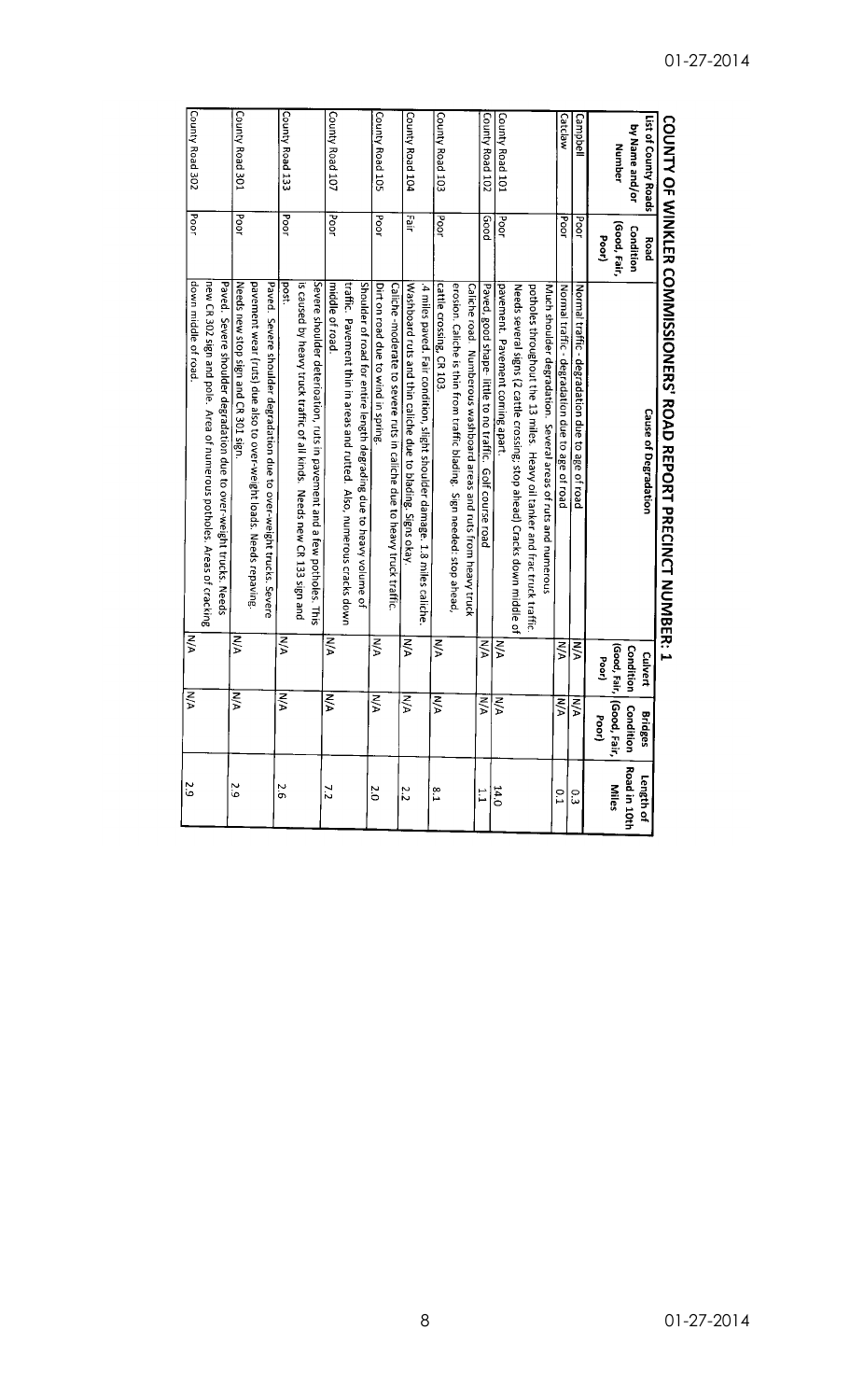|                      |              | COUNTY OF WINKLER COMMISSIONERS' ROAD REPORT PRECINCT NUMBER: 1         |               |                             |               |
|----------------------|--------------|-------------------------------------------------------------------------|---------------|-----------------------------|---------------|
| List of County Roads | Road         | <b>Cause of Degradation</b>                                             | Culvert       | <b>Bridges</b>              | Length of     |
| by Name and/or       | Condition    |                                                                         | Condition     | Condition                   | Road in 10th  |
| <b>Number</b>        | (Good, Fair, |                                                                         |               | (Good, Fair,   (Good, Fair, | <b>Miles</b>  |
|                      | Poor)        |                                                                         | Poor)         | Poor)                       |               |
|                      |              | Caliche. Severely rutted due to heavy traffic, numerous mud holes       |               |                             |               |
| County Road 304      | Poor         | Needs two (2) CR 304 signs                                              | ξ             | N/A                         | ت<br>0        |
|                      |              | Paved. Several areas of shoulder degradation. Has several pothole areas |               |                             |               |
|                      |              | Caused by frac trucks and other heavy vehicles. Needs new CR 305 sign   |               |                             |               |
| County Road 305      | Poor         | and 2 posts                                                             | WА            | N/A                         | C)            |
|                      |              | Paved-east truck route. Severe shoulder degradation and numerous        |               |                             |               |
| County Road 313      | <b>Poor</b>  | potholes and ruts due to heavy trucks of all kinds.                     | λÁ            | NA                          | با<br>به      |
|                      |              | Paved-east truck route. Severe shoulder degradation and numerous        |               |                             |               |
| County Road 500      | Poor         | potholes and ruts due to heavy trucks of all kinds.                     | NA            | V/N                         | ς.            |
|                      |              | Paved-east truck route. Severe shoulder degradation and numerous        |               |                             |               |
| County Road 501      | Poor         | potholes and ruts due to heavy trucks of all kinds.                     | N/A           | NА                          | 0.2           |
| County Road 502      | Poor         | Caliche. Washboard areas and areas of ruts. Needs one (1) CR 502 sign.  | WА            | ΝÄ                          | ς<br>Σ        |
| County Road 525      | Poor         | Caliche. Washboard areas and areas of ruts. Needs one (1) CR 525 sign.  | $\frac{1}{2}$ | ΜA                          | ö             |
| <b>Drake</b>         | Poor         | Normal traffic - degradation due to age of road                         | NA            | ΜA                          | 0.2           |
| <b>Halley</b>        | Fair         | Normal traffic - degradation due to age of road                         | $\frac{2}{5}$ | NA                          | م<br>ته       |
| Hendricks            | 픯            | Normal traffic - degradation due to age of road                         | NA            | ŠХ                          | ςő            |
| Kermit               | Poor         | Normal traffic - degradation due to age of road                         | ŠХ            | ΚÄ                          | Ο.            |
| Perry                | Lair<br>H    | Normal traffic - degradation due to age of road                         | NA.           | N/A                         | $\frac{0}{4}$ |
| Wright               | <b>Poor</b>  | Normal traffic - degradation due to age of road                         | NΑ            | WΜ                          | ς             |

# **COUNTY OF SEXIMED CONNINGING CONFINITION PEDORT PRECINITALIA** NEP.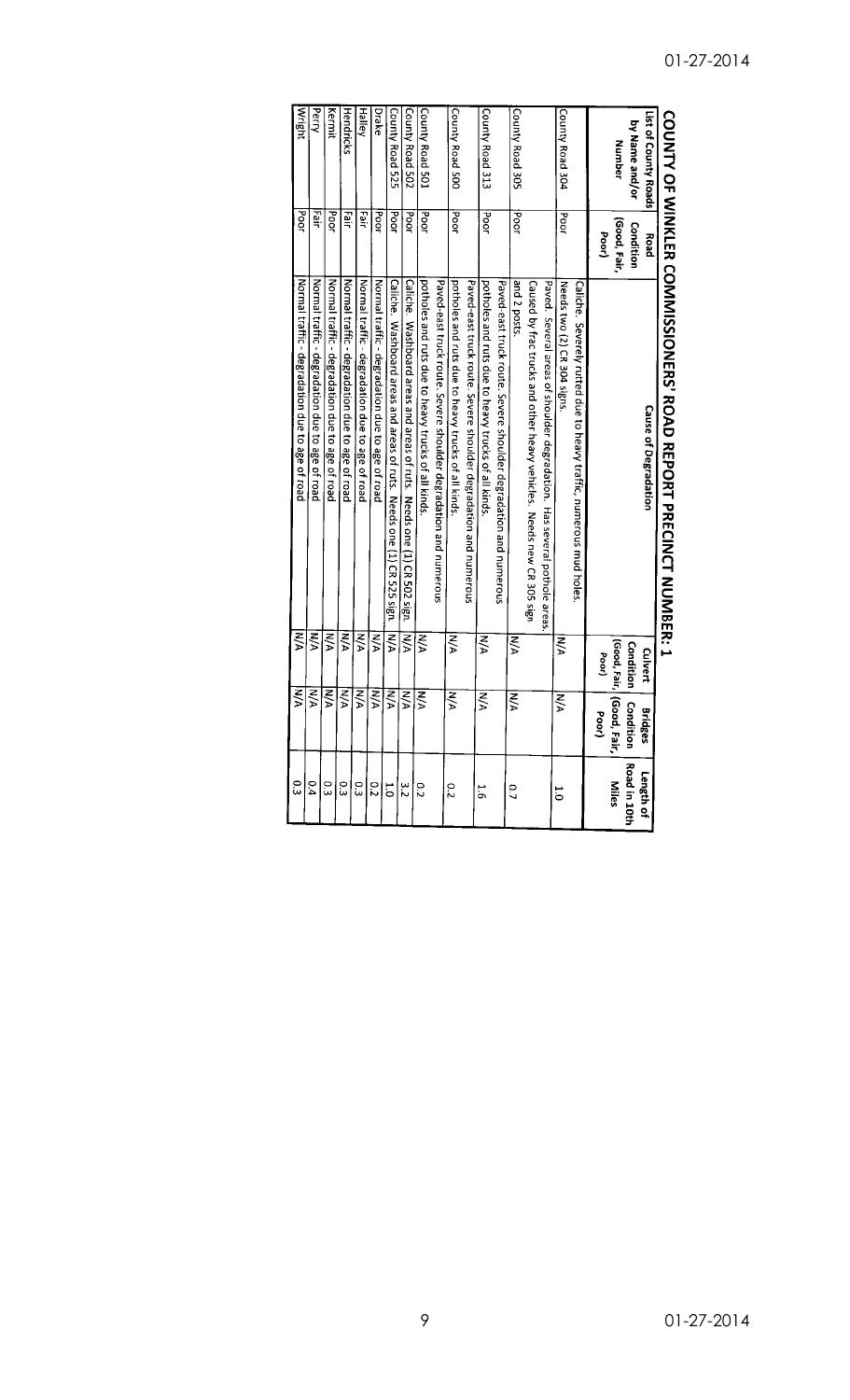**COUNTY OF WINKLER** 

PRECINCT NO. 2

# ANNUAL ROAD REPORT

Ş

ş

- 1. Condition of each road, culvert, and bridge in the precinct and the primary cause of any road, culvert or bridge degradation: See Attached Forms.
- 2. Amount of money necessary for maintenance of the precinct roads during the next fiscal year: \$ 262,501.84
- 3. Number of traffic control devices in the precinct defaced or torn down:  $\frac{5}{2}$
- 4. Any new road that should be opened in the precinct: No
- 5. Any bridges, culverts, or other improvements necessary to place the precinct roads<br>in good condition, and the probable cost of the improvements:  $$13,815,89$

Submitted by the undersigned on this 21st day of January  $\sim$  20  $^{14}$  .

Commissioner Robbie Wolf  $\frac{1}{2}$ , Precinct  $\frac{2}{2}$ Signature:

Subscribed and sworn to, before me, the undersigned authority, this  $2I \frac{sf}{s}$  day of  $\frac{d$  and  $\alpha$ 

d, Notary Public

Printed Name: Vida M. Simpson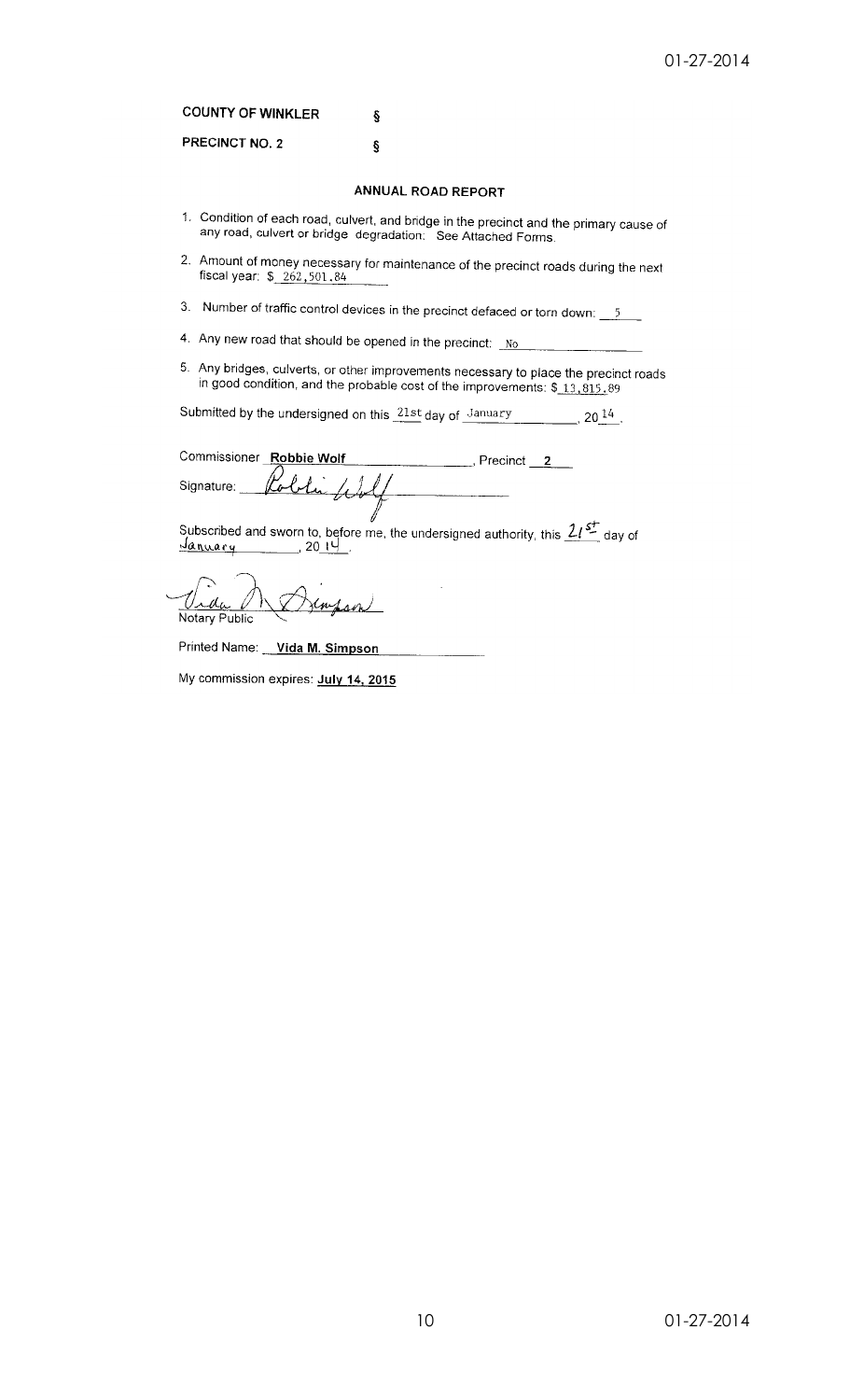| $\frac{1}{2}$        |              | <b>SEES CONSINUATION CAFINAL SEE SEE CAFINAL RECENSIONS: N</b>            |                  |                         |                |
|----------------------|--------------|---------------------------------------------------------------------------|------------------|-------------------------|----------------|
| List of County Roads | Road         | <b>Cause of Degradation</b>                                               | Culvert          | <b>Bridges</b>          | Length of      |
| by Name and/or       | Condition    |                                                                           | Condition        | Condition               | Road in 10th   |
| Number               | (Good, Fair, |                                                                           | (Good,           | (Good,                  | Miles          |
|                      | Poor)        |                                                                           |                  | Fair, Poor) Fair, Poor) |                |
|                      |              | Shoulder of road for entire length degrading due to heavy volume of       |                  |                         |                |
|                      |              | traffic. Pavement thin in areas and rutted. Also, numerous cracks down    |                  |                         |                |
| County Road 107      | <b>Poor</b>  | middle of road                                                            | WА               | WД                      | C.O            |
| County Road 109      | Fair         | Fairly good condition. Small areas of shoulder cracking. Needs re-paving. | ΜĀ               | WД                      | $\overline{C}$ |
|                      |              | Severe shoulder deterioration, ruts in pavement and a few potholes. This  |                  |                         |                |
|                      |              | is caused by heavy truck traffic of all kinds. Needs new CR 133 sign and  |                  |                         |                |
| County Road 133      | Poor         | post                                                                      | N/A              | N/A                     | ت<br>6         |
| County Road 201      | <b>Poor</b>  | Heavy truck traffic due to oil and gas activity                           | ΜA               | Poor                    | 13.5           |
| County Road 202      | liair        | Heavy truck traffic due to oil and gas activity                           | Fair             | <b>N/A</b>              | ίs<br>Θ        |
| County Road 203      | Fair         | Heavy truck traffic due to oil and gas activity                           | N/A              | N/A                     | 2.0            |
| County Road 204      | Poor         | Heavy truck traffic due to oil and gas activity                           | ΜA               | $\leq$                  | 1.8            |
| County Road 205      | poog         | Heavy truck traffic due to oil and gas activity                           | N/A              | МÁ                      | $\frac{1}{8}$  |
| County Road 206      | <b>Poor</b>  | Heavy truck traffic due to oil and gas activity                           | V/N              | ŠД                      | <b>ت</b>       |
| County Road 207      | Tair         | Heavy truck traffic due to oil and gas activity                           | N/A              | МA                      | ĩя             |
| County Road 208      | air<br>E     | Heavy truck traffic due to oil and gas activity                           | ξ                | ΜÁ                      | 2.7            |
| County Road 209      | Fair         | Heavy truck traffic due to oil and gas activity                           | NA               | $\frac{1}{\lambda}$     | ن<br>4         |
| County Road 210      | Tair         | Heavy truck traffic due to oil and gas activity                           | ŇД               | NΑ                      | با<br>ب        |
| County Road 211      | Poor         | Heavy truck traffic due to oil and gas activity                           | ΚÄ               | ζ                       | CO.            |
| County Road 213      | Fair         | Severe shoulder deterioration; needs recoating                            | žζ               | ξÁ                      | C.1            |
| County Road 214      | Pal<br>P     | Severe shoulder deterioration; needs recoating                            | $\sum_{i=1}^{n}$ | КA.                     | $\overline{C}$ |
|                      |              | Caliche-numerous ruts, washboard areas and show destruction due to high   |                  |                         |                |
|                      |              | truck traffic. Several mud holes. Signs needed: two speed bump signs, 1   |                  |                         |                |
| County Road 402      | Poor         | dip sign and CR 402                                                       | N/A              | ξ                       | $\overline{c}$ |
| County Road 410      | Fair         | Caliche-fair condition. Slight ruts due to moderate traffic               | ξ                | NΑ                      | 0.4            |
| County Road 526      | Eart         | Heavy truck traffic due to oil and gas activity                           | N/A              | N/A                     | 0.0            |
| County Road 528      | Fair         | Heavy truck traffic due to oil and gas activity                           | ΜA               | ΝÄ                      | 0.5            |
|                      |              |                                                                           |                  |                         |                |

# COUNTY OF WINKIER COMMISSIONERS' ROAD REPORT PRECINCT NUMBER: 2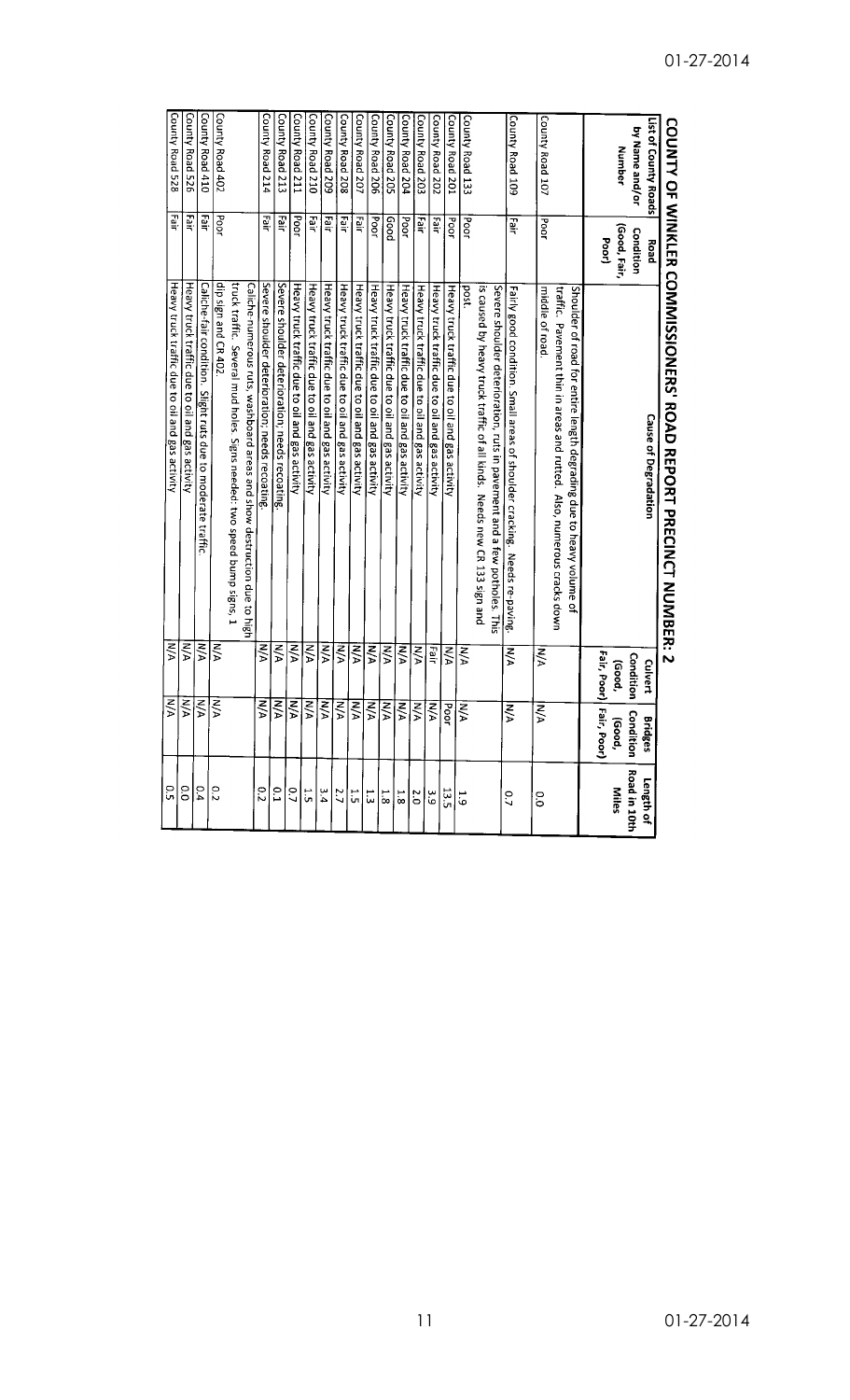|                                        |                           | COUNTAINMENT CONNECTATIVE ENGINEERING AND A THRECINGLY DESCRIPTIVE COUNTAINMENT COUNTING |                                            |                                 |                      |
|----------------------------------------|---------------------------|------------------------------------------------------------------------------------------|--------------------------------------------|---------------------------------|----------------------|
| List of County Roads<br>by Name and/or | Condition<br>Road<br>Post | <b>Cause of Degradation</b>                                                              | Culvert                                    | n<br>a<br>ក្លិ                  | Length of            |
| Number                                 | (Good, Fair,<br>Poor)     |                                                                                          | Fair, Poor) Fair, I<br>Condition<br>(Good, | Comd<br>(Good,<br>Poor)<br>iign | Road in 10t<br>Niles |
|                                        |                           | Paved. Normal to very light truck traffic; alligatoring; needs shoulder                  |                                            |                                 |                      |
| Main                                   | Eair                      | work.                                                                                    | NA                                         | ξÁ                              | ں:<br>سا             |
| Pyote                                  | ari<br>⊒                  | Normal traffic.                                                                          | NA<br>R                                    | λÄ                              |                      |
| ISWeetwater                            | Fair                      | Paved. Normal to very light truck traffic.                                               | Z                                          | $\zeta$                         | $\frac{1}{2}$        |
| 13SC055                                | legir                     | Paved. Normal to very light truck traffic.                                               | NA                                         | NA                              |                      |
|                                        |                           |                                                                                          |                                            |                                 |                      |

# COINTY OF WINKI FRICONNISSIONERS. 3 1 i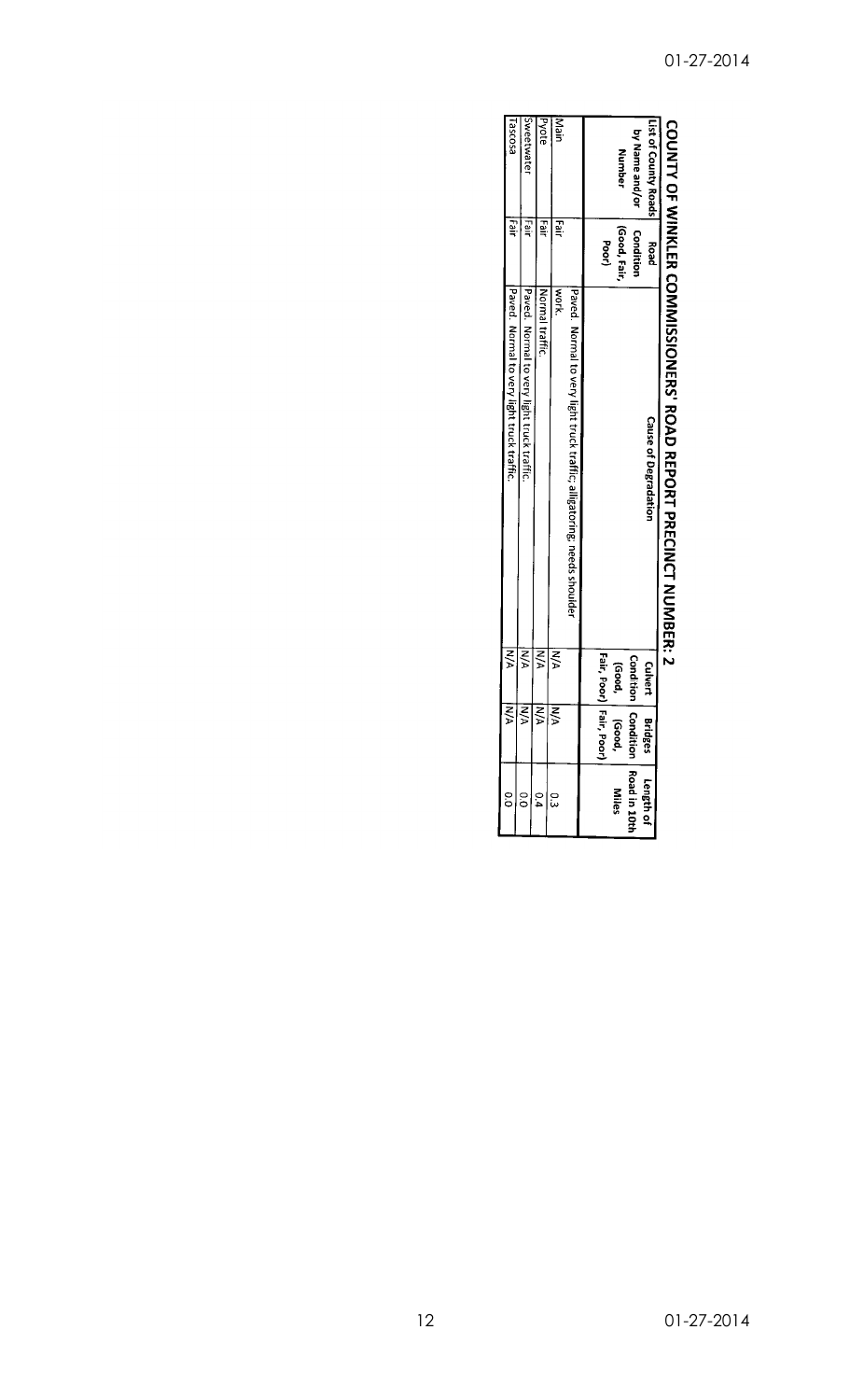## **COUNTY OF WINKLER** Ş

PRECINCT NO. 3 Ş

## ANNUAL ROAD REPORT

- 1. Condition of each road, culvert, and bridge in the precinct and the primary cause of any road, culvert or bridge degradation: See Attached Forms.
- 2. Amount of money necessary for maintenance of the precinct roads during the next fiscal year:  $$79,253.92$
- 3. Number of traffic control devices in the precinct defaced or torn down:  $\frac{0}{0}$
- 4. Any new road that should be opened in the precinct:  $\underline{\phantom{a}}$  No
- 5. Any bridges, culverts, or other improvements necessary to place the precinct roads in good condition, and the probable cost of the improvements:  $\frac{\mathcal{S} \cup \mathcal{N}}{\mathcal{N}}$

Submitted by the undersigned on this  $\frac{\partial f}{\partial \alpha}$  day of  $\frac{\partial f}{\partial \alpha}$  2014.

Commissioner Randy Neal . Precinct  $3$ Signature:

Notary Public



Printed Name: Vida M. Simpson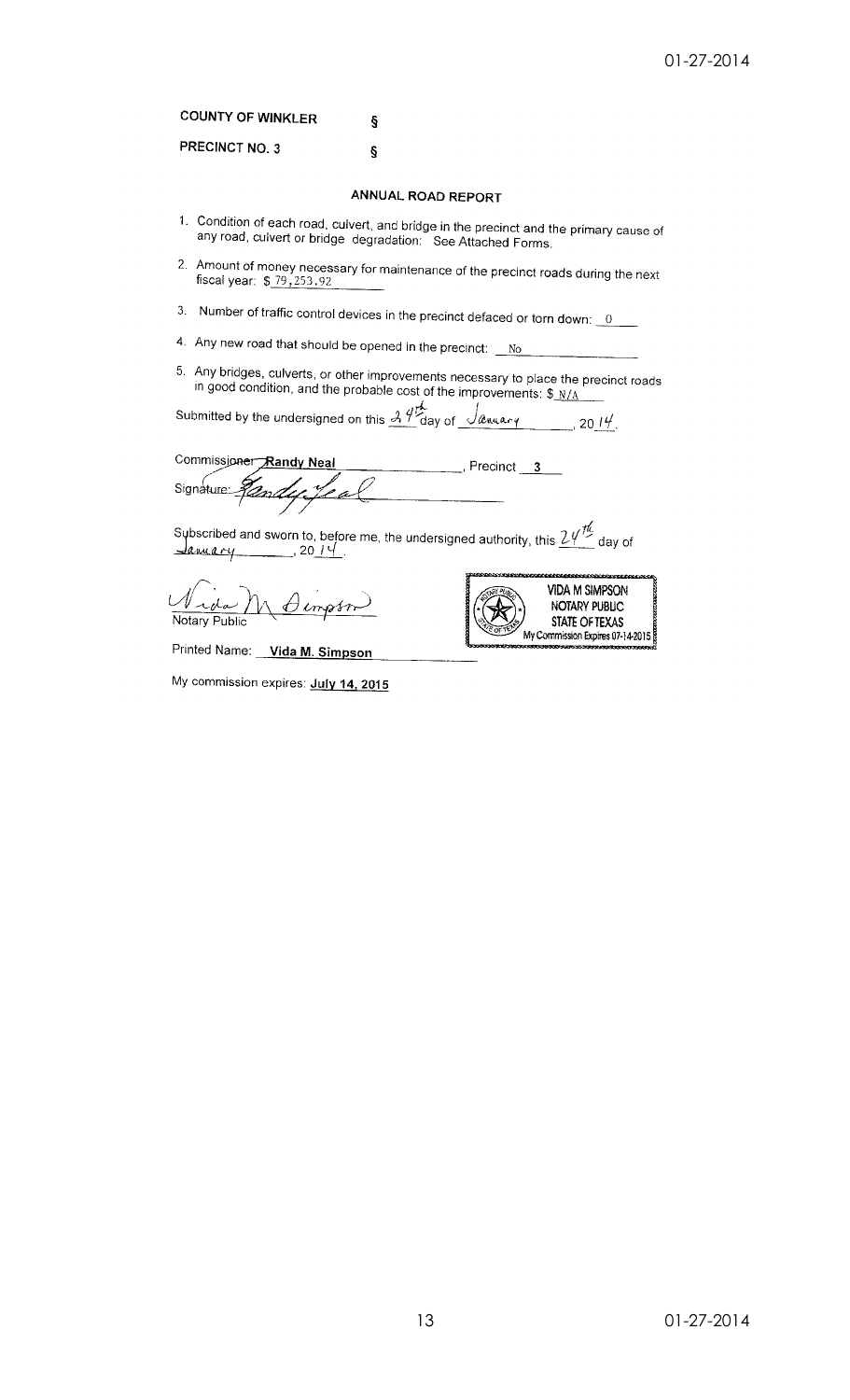|                                       |              | COUNTY OF WINKLER COMMISSIONERS' ROAD REPORT PRECINCT NUMBER: 3        |                     |                             |                |
|---------------------------------------|--------------|------------------------------------------------------------------------|---------------------|-----------------------------|----------------|
| List of County Roads   Road Condition |              | <b>Cause of Degradation</b>                                            | Culvert             | <b>Bridges</b>              | Length of      |
| by Name and/or                        | (Good, Fair, |                                                                        | Condition           | Condition                   | Road in 10th   |
| Number                                | Poor         |                                                                        |                     | (Good, Fair,   (Good, Fair, | <b>Miles</b>   |
|                                       |              |                                                                        | Poor                | Poor                        |                |
| Bellaire                              |              |                                                                        |                     |                             | $\frac{1}{2}$  |
| Bert                                  | poop         | Still good, moderate traffic.                                          | NA                  | ΚÄ                          | O.O            |
| County Road 306                       | poog         | Paved sections in good shape                                           | $\sum_{i=1}^{n}$    | $\sum_{i=1}^{n}$            | 9.2            |
| County Road 306                       | Fair         | Caliche is all new and ready to be paved with little work.             | ŽΑ                  | WΑ                          | $\frac{1}{8}$  |
|                                       |              | Shoulders of road are deteriorating due to high volume of traffic.     |                     |                             |                |
| County Road 307                       | Poor         | Few pot holes. Needs re-paving                                         | N/A                 | ΜA                          | 0.8            |
|                                       |              | Paved -east truck route. Severe shoulder degradatio and numerous       |                     |                             |                |
| County Road 313                       | Poor         | potholes and ruts due to heavy trucks of all kinds                     | ŽΑ                  | N/A                         | C.S            |
|                                       |              | Paved portion is poor. Numerous cracks, potholes, and shoulder         |                     |                             |                |
|                                       |              | deterioration. This is due to a very high rate of traffic of all kinds |                     |                             |                |
|                                       |              | (pick-ups, dump trucks, water and oil haulers, and drilling            |                     |                             |                |
|                                       |              | equipment). The pavement is coming apart in the middle and in          |                     |                             |                |
|                                       |              | several locations, the road base seems to be failing. The caliche      |                     |                             |                |
|                                       |              | portion of the road is rutted with numerous washboard areas.           |                     |                             |                |
|                                       |              | Many attempts have been made to repair, but traffic flow is too        |                     |                             |                |
| County Road 404                       | <b>Poor</b>  | leans                                                                  | ŊΑ                  | $\overline{\mathsf{x}}$     | 5.6            |
| County Road 520                       | poog         | Few potholes due to age                                                | $\sum_{\mathbf{k}}$ | ΚÁ                          | o.e            |
| Joseph                                | poop         | Still good, moderate traffic                                           | ξ                   | N/A                         | D.1            |
| Mesa                                  | poog         | Still good, moderate traffic.                                          | ΨÁ                  | ΜA                          | C.1            |
| Tommy Thompson                        |              |                                                                        |                     |                             |                |
| <b>School</b>                         | poog         | Few potholes due to age                                                | ΜA                  | WА                          | C.S            |
| <b>ue</b>                             | poog         | Few potholes due to age                                                | λA                  | NA                          | $\overline{c}$ |
| <b>Wheeler</b>                        | poog         | Still good, moderate traffic.                                          | ⋚                   | N/A                         | <b>P.1</b>     |
| East Winkler                          | Fair         | Shoulder damage due to age                                             | ⋚                   | N/A                         | $\overline{c}$ |
| Eddins                                | Fair         | Shoulder damage due to age                                             | λÁ                  | N/A                         | E0             |
| Colt                                  | Fair         | Shoulder damage due to age                                             | ΜA                  | V/N                         | ο<br>ω         |
| Canyon (CR 507)                       | Fair         | Little shoulder damage                                                 | УN                  | $\overline{\mathsf{x}}$     | $\frac{1}{2}$  |
| Oaklawn Drive                         | Fair         | Little shoulder damage                                                 | l N                 | ΜA                          | ς3             |
| 4-H Road                              | Fair         | Shoulder damage due to age                                             | ΜA                  | İNA                         | C.             |
|                                       |              |                                                                        |                     |                             |                |

# COUNTY OF WINKLER COMMISSIONERS' ROAD REPORT PRECINCT NIINRER,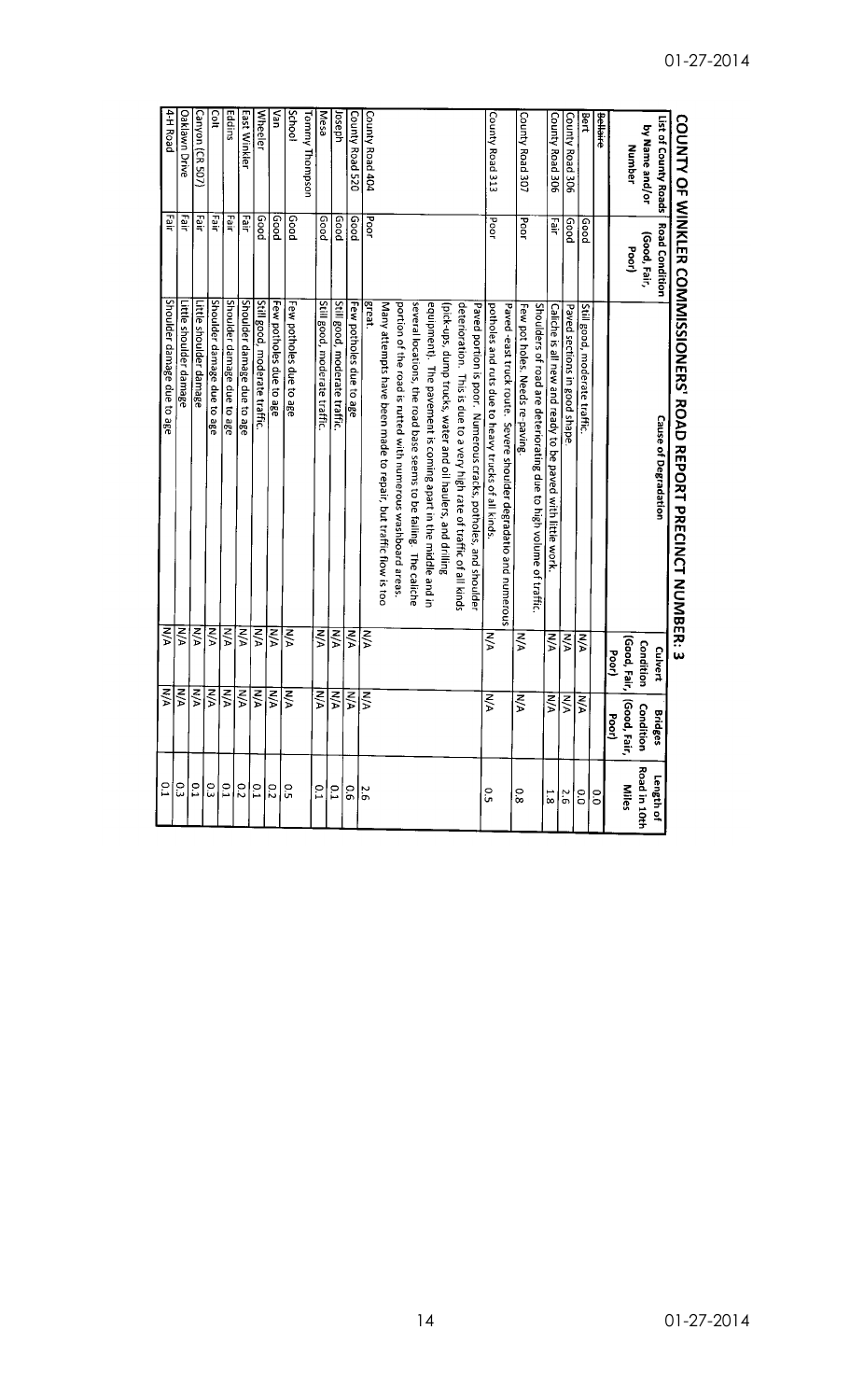**COUNTY OF WINKLER** ş

PRECINCT NO. 4

# ANNUAL ROAD REPORT

 $\tilde{\mathbf{S}}$ 

- 1. Condition of each road, culvert, and bridge in the precinct and the primary cause of any road, culvert or bridge degradation: See Attached Forms.
- 2. Amount of money necessary for maintenance of the precinct roads during the next fiscal year: \$262,751.74
- 3. Number of traffic control devices in the precinct defaced or torn down:  $13$
- 4. Any new road that should be opened in the precinct: No
- 5. Any bridges, culverts, or other improvements necessary to place the precinct roads<br>in good condition, and the probable cost of the improvements:  $\frac{\mathcal{S}}{\mathcal{S}} = \frac{N}{A}$

Submitted by the undersigned on this  $2\not\!\frac{\mu}{2}$  day of  $\mathcal{L}$  the vary  $\frac{1}{2014}$ , 2014.

Commissioner Billy Ray Thompson Precinct 4 Signature Billy Lay Thomas

Subscribed and sworn to, before me, the undersigned authority, this  $\frac{24 \pi}{4}$  day of  $\frac{24}{4}$  day of

Vida M Notary Public

Printed Name: Vida M. Simpson

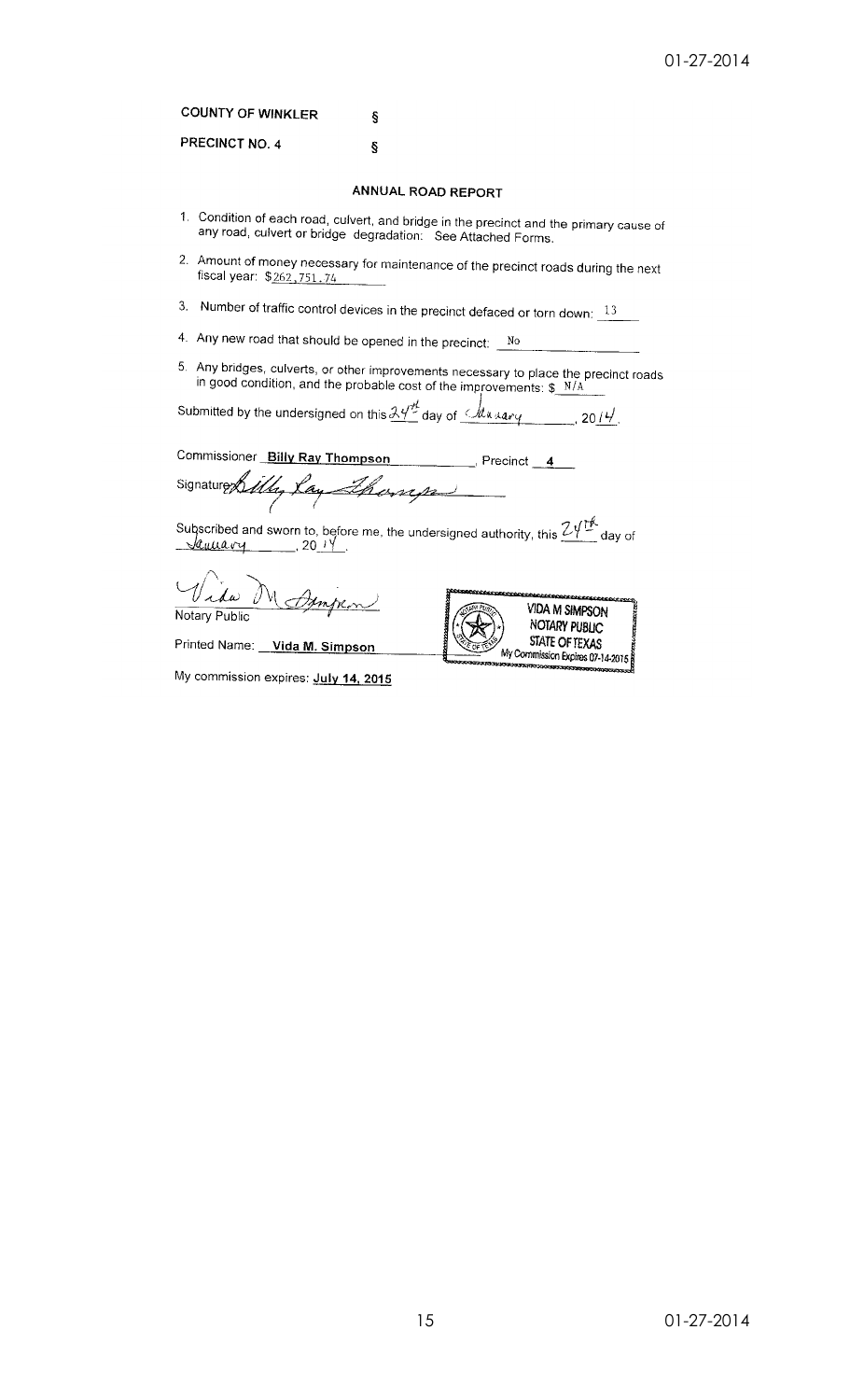|                       |                       | CONNIX OF MINKLER COMMISSIONERS' ROAD REPORT PARCINING SOMMINING COMPLAY OF MINKLER COMMISSION |              |                |               |
|-----------------------|-----------------------|------------------------------------------------------------------------------------------------|--------------|----------------|---------------|
| List of County Roads  | <b>Road Condition</b> | Cause of Degradation                                                                           | Culvert      | <b>Bridges</b> | Length of     |
| by Name and/or Number | (Good, Fair,          |                                                                                                | Condition    | Condition      | Road in 10th  |
|                       | Poor                  |                                                                                                | (Good, Fair, | (Good,         | Miles         |
|                       |                       |                                                                                                | Poor         | 픻<br>; Poor)   |               |
|                       |                       | West of SH 115, oil truck traffic tearing up pavement. East of                                 |              |                |               |
| County Road 207       | lpoor                 | SH 115, oil truck traffic tearing up pavement.                                                 | ⋚            | NA             | O.O           |
|                       |                       | Caliche-numerous ruts, washboard areas and show                                                |              |                |               |
|                       |                       | destruction due to high truck traffic. Several mud holes. Signs                                |              |                |               |
| County Road 401       | Poor                  | needed: left curve, right curve, two CR 401 signs                                              | ξ            | ŽΑ             | $\frac{2}{8}$ |
|                       |                       | Caliche-numerous ruts, washboard areas and show                                                |              |                |               |
|                       |                       | destruction due to high truck traffic. Several mud holes. Signs                                |              |                |               |
| County Road 402       | Poor                  | needed: two speed bumps, 1 dip sign and CR 402 signs                                           | ŽА           | NA             | εs            |
|                       |                       | Several rutted areas, mud holes and several areas of shoulder                                  |              |                |               |
|                       |                       | erosion due to high heavy-weight truck traffic. Signs needed:                                  |              |                |               |
| County Road 403       | Poor                  | left curve, righ curve, CR 403 sign.                                                           | УA           | NA             | 4.1           |
|                       |                       | Paved portion is poor. Numerous cracks, potholes, and                                          |              |                |               |
|                       |                       | shoulder deterioration. This is due to a very high rate of traffic                             |              |                |               |
|                       |                       | of all kinds (pick-ups, dump trucks, water and oil haulers, and                                |              |                |               |
|                       |                       | drilling equipment.) The pavement is coming apart in the                                       |              |                |               |
|                       |                       | middle and several loctions, the road base seems to be failing                                 |              |                |               |
|                       |                       | The caliche portion of the road is rutted with numerous                                        |              |                |               |
|                       |                       | washboard areas. Many attempts have been made to repair,                                       |              |                |               |
| County Road 404       | Poor                  | but traffic low is too great.                                                                  | ξ            | NA             | 12.5          |
|                       |                       | Caliche -severe ruts and washboard throughout entire road                                      |              |                |               |
|                       |                       | due to heavy traffic (oil haulers). Caliche thin. Needs new CR                                 |              |                |               |
| County Road 405       | Poor                  | 405 sign.                                                                                      | ⋚            | λÁ             | 1.1           |
|                       |                       | Heavy truck traffic due to oil and gas activity. 1.8 miles needs                               |              |                |               |
| County Road 409       | 픬                     | paving. (note - continuation of CR 209)                                                        | ξÁ           | ξ              | ں<br>سا       |
| County Road 410       | 픻                     | Moderate traffic, washboard areas. Need CR 410 sign.                                           | ζÁ           | WД             | 13            |
| County Road 526       |                       | (Same as CR 402)                                                                               | $\leq$       | ŠМ             | ij            |

A motion was made by Commissioner Neal and seconded by Commissioner Stevens to approve December, 2013 minutes; which motion became an order of the Court upon the following vote:

Ayes: Commissioners Stevens, Wolf, Neal and Thompson Noes: None

The Court received reports from Robin Hawkins, Director, regarding activities at the Senior Citizens Recreation Center; James Everett, Chief Paramedic, regarding the Emergency Medical Service, Bonnie Leck, County Judge, regarding 4-H activities and stock show and Billy Stevens, Commissioner, Precinct No. 1, regarding the golf course.

The Court heard Hospital Board of Control report from John Clark, Administrator, Winkler County Memorial Hospital, and reviewed financial information and monthly reports regarding Memorial Hospital.

A motion was made by Commissioner Neal and seconded by Commissioner Thompson to approve request of Ashley Lopez to use Recreation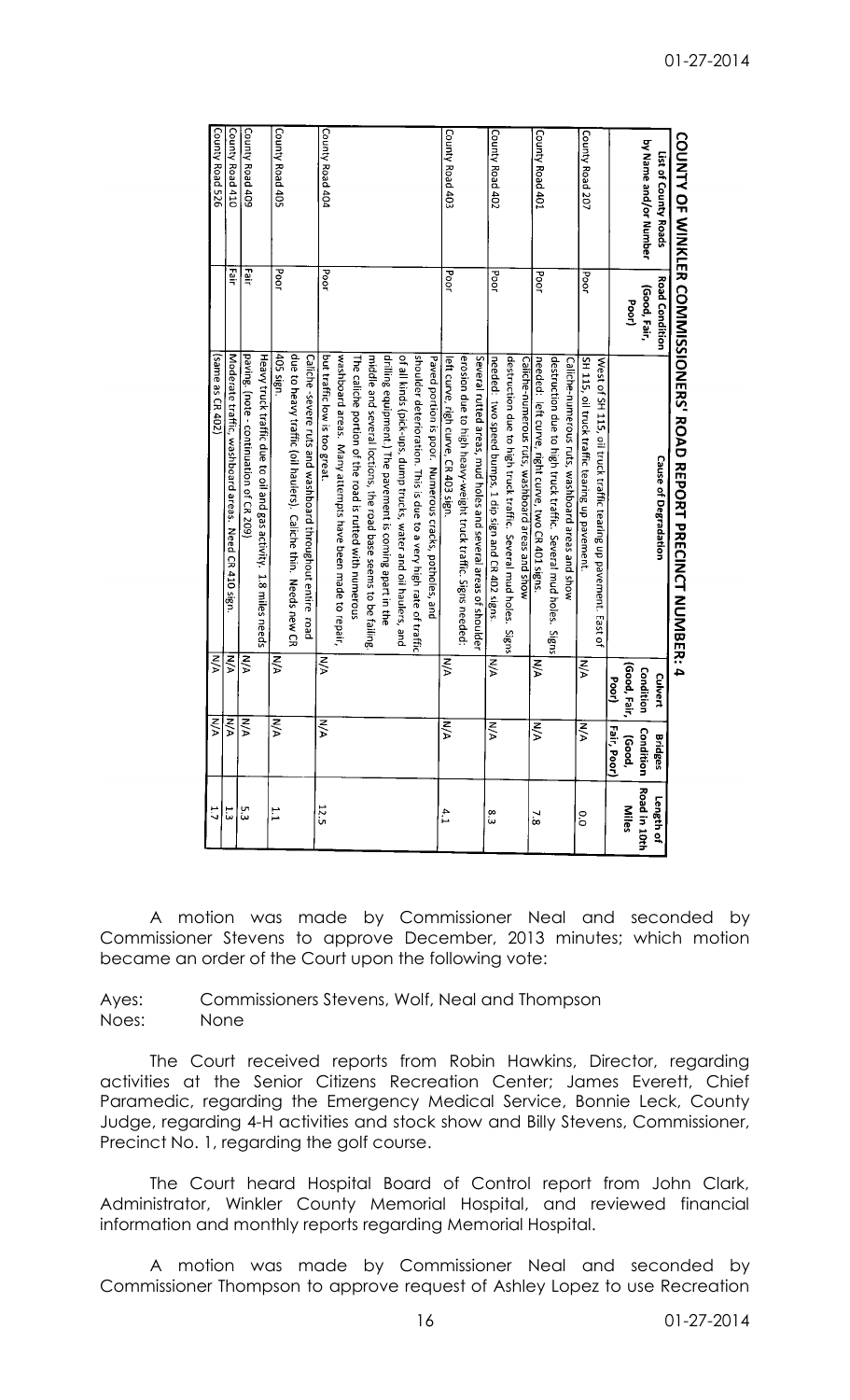Center at County Park in Kermit for birthday party on Saturday, February 08, 2014; which motion became an order of the Court upon the following vote:

Ayes: Commissioners Stevens, Wolf, Neal and Thompson Noes: None

A motion was made by Commissioner Wolf and seconded by Commissioner Neal to appoint Angie Sims, as Precinct No. 2 member to Hospital Board of Control for two-year term ending December 31, 2015; which motion became an order of the Court upon the following vote:

Ayes: Commissioners Stevens, Wolf, Neal and Thompson Noes: None

A motion was made by Commissioner Wolf and seconded by Commissioner Stevens to approve request of Precinct No. 2 Commissioner to purchase 289D Skid Steer Loader for Area II Road and Bridge in the approximate amount of \$63,563.87 from budgeted capital expenditure funds; which motion became an order of the Court upon the following vote:

Ayes: Commissioners Stevens, Wolf, Neal and Thompson Noes: None

A motion was made by Commissioner Thompson and seconded by Commissioner Neal to approve hospital bond payment in the amount of \$611,221.88 to The Bank of New York Mellon from budgeted funds; which motion became an order of the Court upon the following vote:

Ayes: Commissioners Stevens, Wolf, Neal and Thompson Noes: None

A motion was made by Commissioner Thompson and seconded by Commissioner Neal to approve payment in the amount of \$240.00 for renewal of contract for maintenance of Xerox/WorkCentre M20/M20i copier at Winkler County Senior Center for January 01, 2014 through December 31, 2014; which motion became an order of the Court upon the following vote:

Ayes: Commissioners Stevens, Wolf, Neal and Thompson Noes: None

A motion was made by Commissioner Stevens and seconded by Commissioner Neal to approve payment in the amount of \$7,214.67 to West Texas Water Well Service for repair of pumps and water well at Winkler County Golf Course from budgeted funds; which motion became an order of the Court upon the following vote:

Ayes: Commissioners Stevens, Wolf, Neal and Thompson Noes: None

A motion was made by Commissioner Thompson and seconded by Commissioner Stevens to approve payment in the amount of \$659.00 to Guardian Security Solutions, LC for repeater for panic buttons at Probation Office from evaluation funds; which motion became an order of the Court upon the following vote: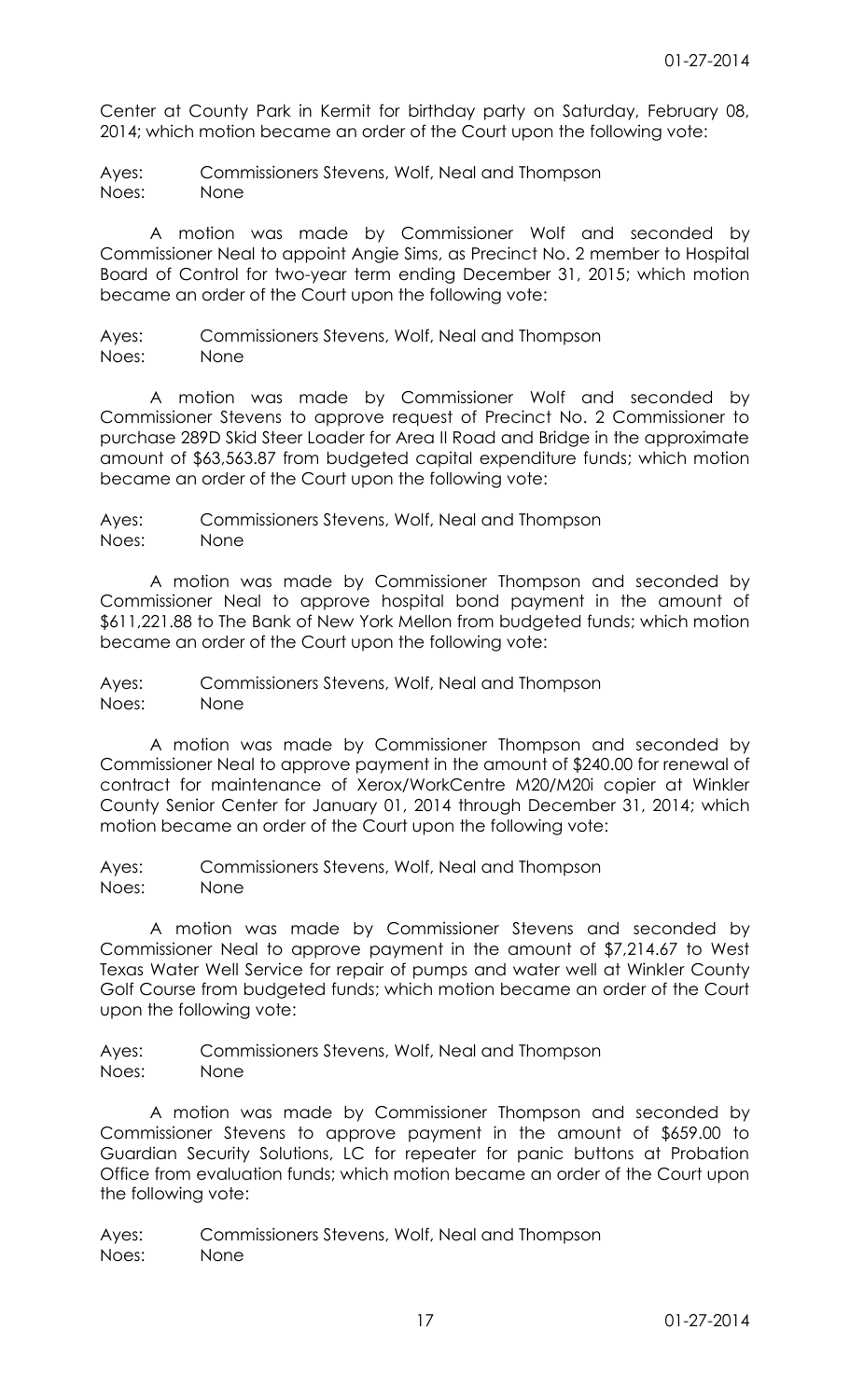A motion was made by Commissioner Neal and seconded by Commissioner Thompson to approve selection of Aquatic Recreational Specialties, L.P. as qualified design/build contractor and authorize pre-design scope of work evaluation for Area I Parks improvements; which motion became an order of the Court upon the following vote:

Ayes: Commissioners Stevens, Wolf, Neal and Thompson Noes: None

A motion was made by Commissioner Neal and seconded by Commissioner Thompson to receive Monthly Report of County Treasurer; which motion became an order of the Court upon the following vote:

Ayes: Commissioners Stevens, Wolf, Neal and Thompson Noes: None

# **WINKLER COUNTY TREASURER'S REPORT EULONDA EVEREST**

# $31 - Dec - 13$

| <b>Balances</b>                                                                                               | \$<br>145,584.86                  |     |              |
|---------------------------------------------------------------------------------------------------------------|-----------------------------------|-----|--------------|
| <b>REVENUE DEPOSITS</b>                                                                                       | \$<br>2,915,521.45                |     |              |
| <b>LESS SERVICE CHARGE</b>                                                                                    | \$<br>80.00                       |     |              |
| <b>LESS BANK ERROR</b>                                                                                        | \$<br>59.32                       |     |              |
| <b>LESS HOT CHECK</b>                                                                                         |                                   |     |              |
| <b>Amount Paid</b>                                                                                            |                                   |     |              |
| <b>Accounts Payable</b>                                                                                       |                                   | \$  |              |
| Payroll                                                                                                       |                                   | \$  | 221,833.78   |
| Jury                                                                                                          |                                   | \$  | 974,424.03   |
| Fica                                                                                                          |                                   | \$  | 480.00       |
| <b>Wire Transfers-TDCJ</b>                                                                                    |                                   | \$  | 148,273.15   |
| <b>Child Support</b>                                                                                          |                                   | \$  | 59.32        |
| <b>Wire Transfers-Prognosis</b>                                                                               |                                   |     | 426.46       |
| <b>Wire Transfers-Tx Medical</b>                                                                              |                                   | \$  |              |
| <b>Wire Transfers-TCDRS</b>                                                                                   |                                   | \$  | 37,445.00    |
| <b>Wire Transfers-CDARS</b>                                                                                   |                                   |     | 150,000.00   |
| <b>AMOUNT TO BALANCE</b>                                                                                      |                                   | \$  | 1,528,025.25 |
|                                                                                                               | \$<br>3,060,966.99                | \$  | 3,060,966.99 |
|                                                                                                               | Eulonda Everest, County Treasurer |     |              |
| <b>STATE OF TEXAS</b>                                                                                         |                                   |     |              |
| <b>COUNTY OF WINKLER</b>                                                                                      |                                   |     |              |
| SUBSCRIBED AND SWORN to before me on the<br>оf<br>2014<br>BRENDA L. BARRON<br>NOTARY PUBLIC<br>STATE OF TEXAS | <b>Winkler County, Texas</b>      | day |              |
| My Commission Expires 8-13-2015                                                                               |                                   |     |              |

There were no park project claims or hospital software project claims for the Court to consider at this time.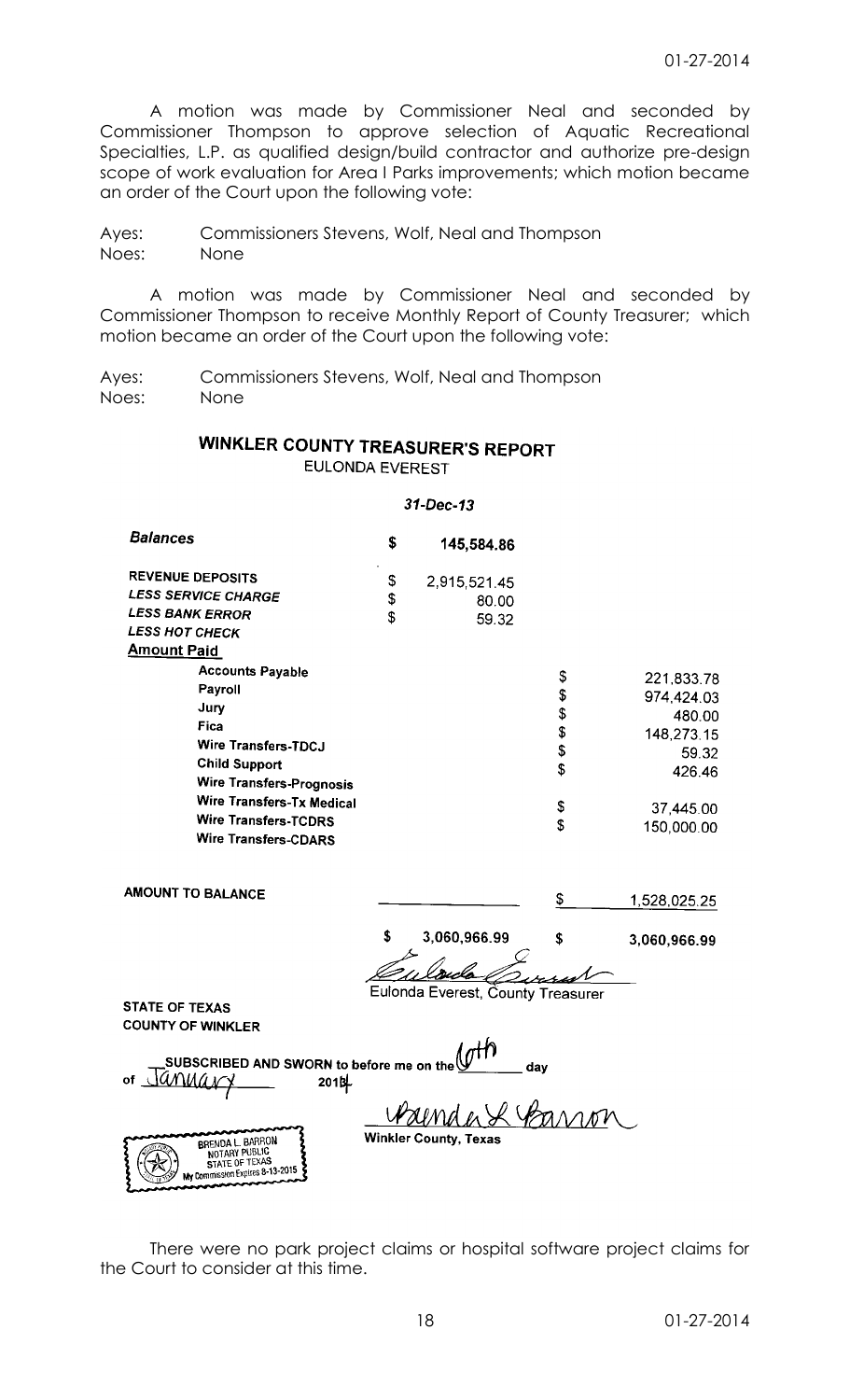A motion was made by Commissioner Stevens and seconded by Commissioner Thompson to approve payroll; which motion became an order of the Court upon the following vote:

Ayes: Commissioners Stevens, Wolf, Neal and Thompson Noes: None

There were no line item adjustment(s) or budget amendment(s) for the Court to consider at this time.

A motion was made by Commissioner Neal and seconded by Commissioner Thompson to receive the following Monthly Reports from County Officials of fees earned and collected for the month of December, 2013;

 $MOMT (u)$  (presence

|                                                                                                                                                                                      |        | <b>WONTHLY REPORTS</b> |           |  |
|--------------------------------------------------------------------------------------------------------------------------------------------------------------------------------------|--------|------------------------|-----------|--|
| For the Month of                                                                                                                                                                     | Januar | Y 2014                 |           |  |
| Steve Taliaferro, Co Attorney Fee                                                                                                                                                    |        | Date<br>Received       | Amount    |  |
| Bonnie Leck, County Judge                                                                                                                                                            |        |                        |           |  |
| Patti Franks, Tax Assessor $\widehat{D}$ $\widehat{D}$ $\widehat{C}$ $\widehat{1}$ $\widehat{3}$ $\widehat{1}$ $\widehat{1}$ $\widehat{1}$ $\widehat{1}$ $\widehat{1}$ $\widehat{1}$ |        |                        | \$2420.76 |  |
|                                                                                                                                                                                      |        |                        |           |  |
|                                                                                                                                                                                      |        |                        |           |  |
|                                                                                                                                                                                      |        |                        |           |  |
|                                                                                                                                                                                      |        |                        |           |  |
|                                                                                                                                                                                      |        |                        |           |  |
|                                                                                                                                                                                      |        |                        |           |  |
|                                                                                                                                                                                      |        |                        |           |  |
|                                                                                                                                                                                      |        |                        |           |  |
|                                                                                                                                                                                      |        |                        |           |  |
|                                                                                                                                                                                      |        |                        |           |  |
|                                                                                                                                                                                      |        |                        |           |  |
|                                                                                                                                                                                      |        |                        |           |  |
|                                                                                                                                                                                      |        |                        |           |  |
|                                                                                                                                                                                      |        |                        |           |  |
|                                                                                                                                                                                      |        |                        |           |  |

which motion became an order of the Court upon the following vote:

Ayes: Commissioners Stevens, Wolf, Neal and Thompson Noes: None

A motion was made by Commissioner Neal and seconded by Commissioner Thompson to examine and approve bills over \$500.00 and place in line for payment; which motion became an order of the Court upon the following vote: